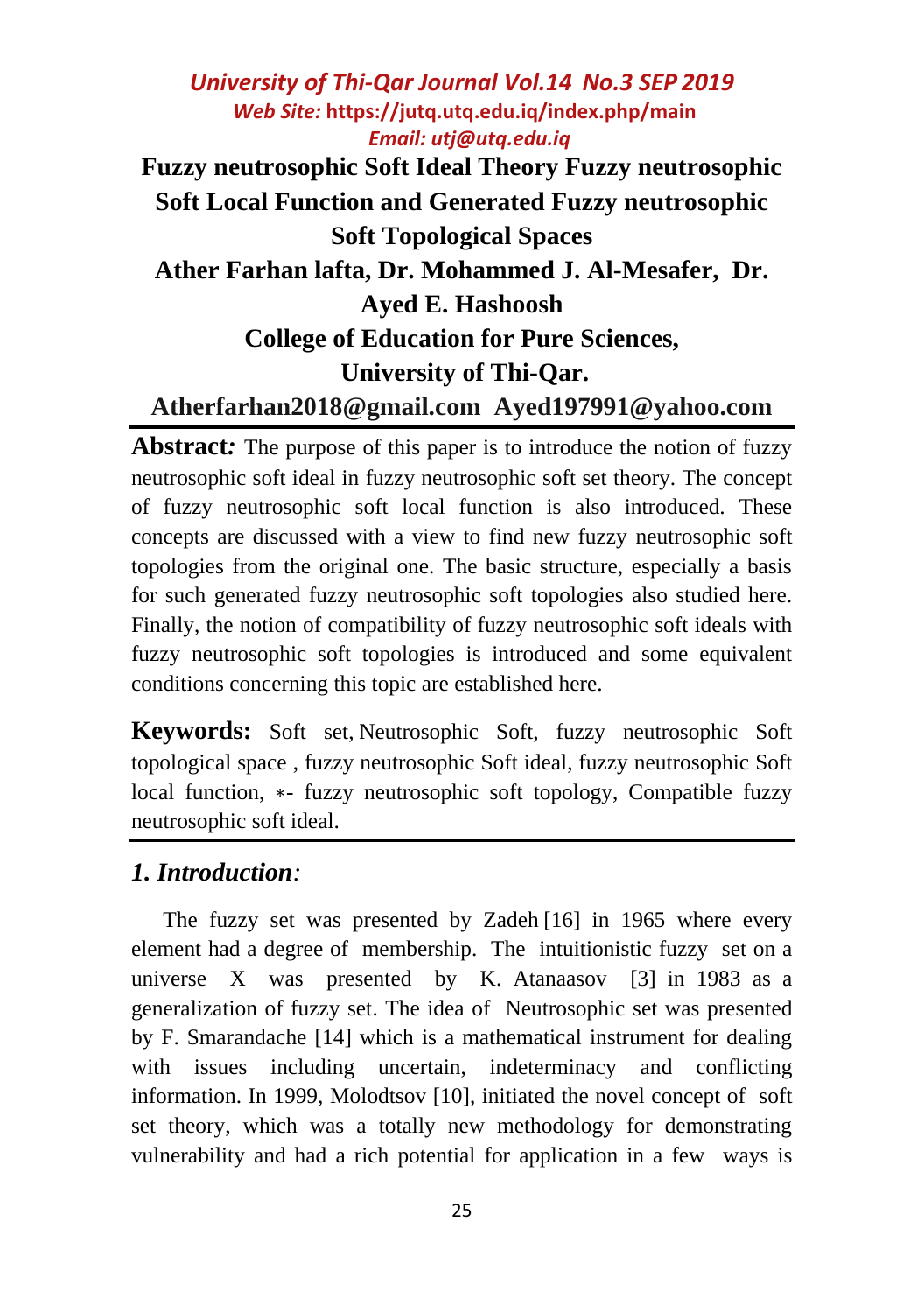free from the troubles influencing existing techniques. P. K. Maji [9] had joined the Neutrosophic set with delicate sets and presented another scientific model 'Neutrosophic soft set'. A new notion of Fuzzy Neutrosophic soft set and its basic operations and results in Fuzzy Neutrosophic soft spaces are obtained.[1]. In 1966 Kuratowski [8] and Vaidyanathaswamy [15], introduced the concept of ideal in topological space and defined local function in ideal topological space. Further Hamlett and Jankovic in [6] studied the properties of ideal topological spaces.

Salama at el [11] defined intuitionistic fuzzy ideal for a set and generalized the concept of fuzzy ideal concepts, first initiated by Sarker [13]. Also, in 2014 A.A. Salama et al. [12] introduced and studied the concept of neutrosophic crisp local function, and construct a new type of neutrosophic crisp topological space via neutrosophic crisp ideals.

The purpose behind this paper is to present the idea of fuzzy neutrosophic soft ideal in fuzzy neutrosophic soft set theory which is the generalization of the concept of fuzzy intuitionistic ideal topological concepts and soft ideal topological concepts, first initiated by Salama [11], Kandil et al.[7] sequentially. The concept of fuzzy neutrosophic soft local function is also introduced. These ideas are talked about so as to discover new fuzzy neutrosophic soft topologies from the original one. The basic structure, especially a basis for such generated fuzzy neutrosophic soft topologies also studied here. At long last, the thought of compatibility of fuzzy neutrosophic soft ideals with fuzzy neutrosophic soft topologies is presented and some equivalent conditions concerning this theme are built up here.

# *2. Preliminaries*

For the definitions and results on fuzzy neutrosophic soft set theory, we refer to [1,4,5]. However, we recall some definitions and results on fuzzy neutrosophic soft set theory and fuzzy neutrosophic soft topology.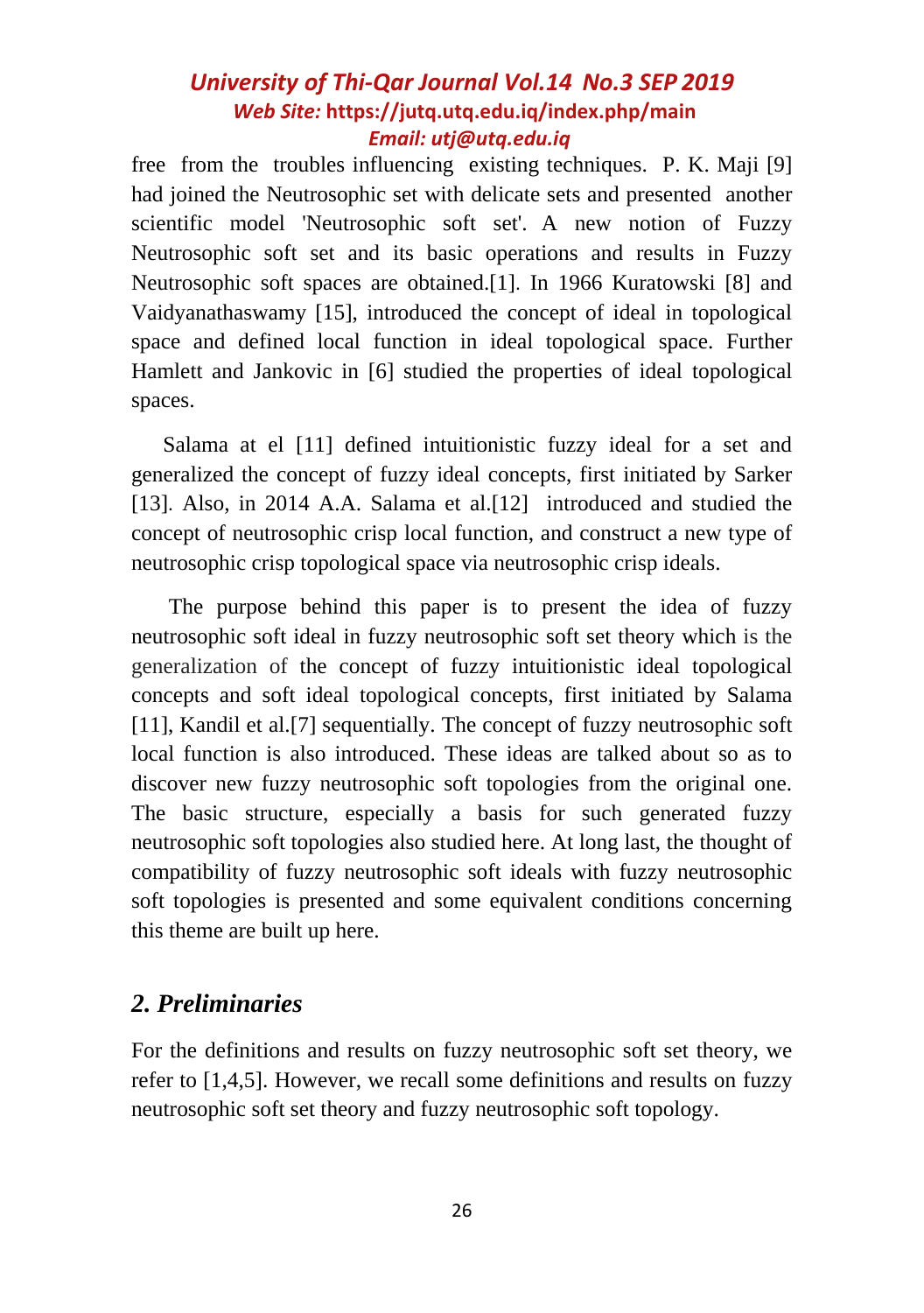*Definition 2.1 [2]:* A fuzzy neutrosophic set  $\overline{A}$  on the universe  $\overline{X}$  is defined as  $A = \{ \langle x, T_A(x), I_A(x), F_A(x) \rangle; x \in X \}$  where the function  $T, I, F: X \rightarrow [0,1]$ , denote the degree of membership function (namely  $T_A(x)$ ), the degree of indeterminacy function (namely  $I_A(x)$ ) and the degree of non-membership (namely  $F_4(x)$ ) respectively of each element  $x \in X$  to the set A and  $0 \le T_{4}(x) +$  $I_A(x) + F_A(x) \leq 3$ 

*Definition 2.2 [10]:* Let X be a universe set and  $E$  be a set of parameters. A pair  $(F, E)$  is called a soft set over X if and only if F is a function from E into the set of all subsets of X, i.e.  $:E \to P(X)$ , where  $P(X)$  is the power set of X. The set of all soft sets over X is denoted by  $SS(X, E)$ .

*Definition 2.3 [1]:* Let  $U$  be the initial universe set and  $E$  be a set of parameters. Consider a non-empty set A,  $A \subseteq E$ . Let  $FNS(U)$  denote the set of all fuzzy neutrosophic sets of U. The collection  $(N\tilde{F}, A)$  is termed to be the fuzzy neutrosophic soft set (FNS set or FNSS for short) over U , where  $N\tilde{F}$  is a mapping given by  $N\tilde{F}$ :  $A \rightarrow FNS(U)$ . The family of all these fuzzy neutrosophic soft set over U with parameters from E denoted by  $FNSS(U)<sub>E</sub>$ .

*Definition 2.4 [1]:* The complement of a fuzzy neutrosophic soft set  $(N\tilde{F}, E)$  denoted by  $(N\tilde{F}, A)^c$  and is defined as  $(N\tilde{F}, A)^c$  $= (N\tilde{F}^c, A)$ where : $A \rightarrow FNS(U)$  is a mapping given by  $N\tilde{F}^c(e) =$  ${ ,  $I_{N\tilde{F}^{c}(e)}(x) = 1 - I_{N\tilde{F}(e)}(x)$ ,  $F_{N\tilde{F}^{c}(e)}(x) =$$  $T_{\tilde{F}(e)}(x) >.$ 

*Definition 2.5 [1]:* A fuzzy neutrosophic soft set  $(N\tilde{F}, E)$  over the universe  $U$  is said to be

(1) empty fuzzy neutrosophic soft set with respect to the parameter  $E$  if  $T_{N\tilde{F}(e)} = 0$ ,  $I_{N\tilde{F}(e)} = 0$ ,  $F_{N\tilde{F}(e)} = 1$ ,  $\forall x \in U$ ,  $\forall e \in$ E  $\cdot$  it is denoted by  $\tilde{0}^U_E$  .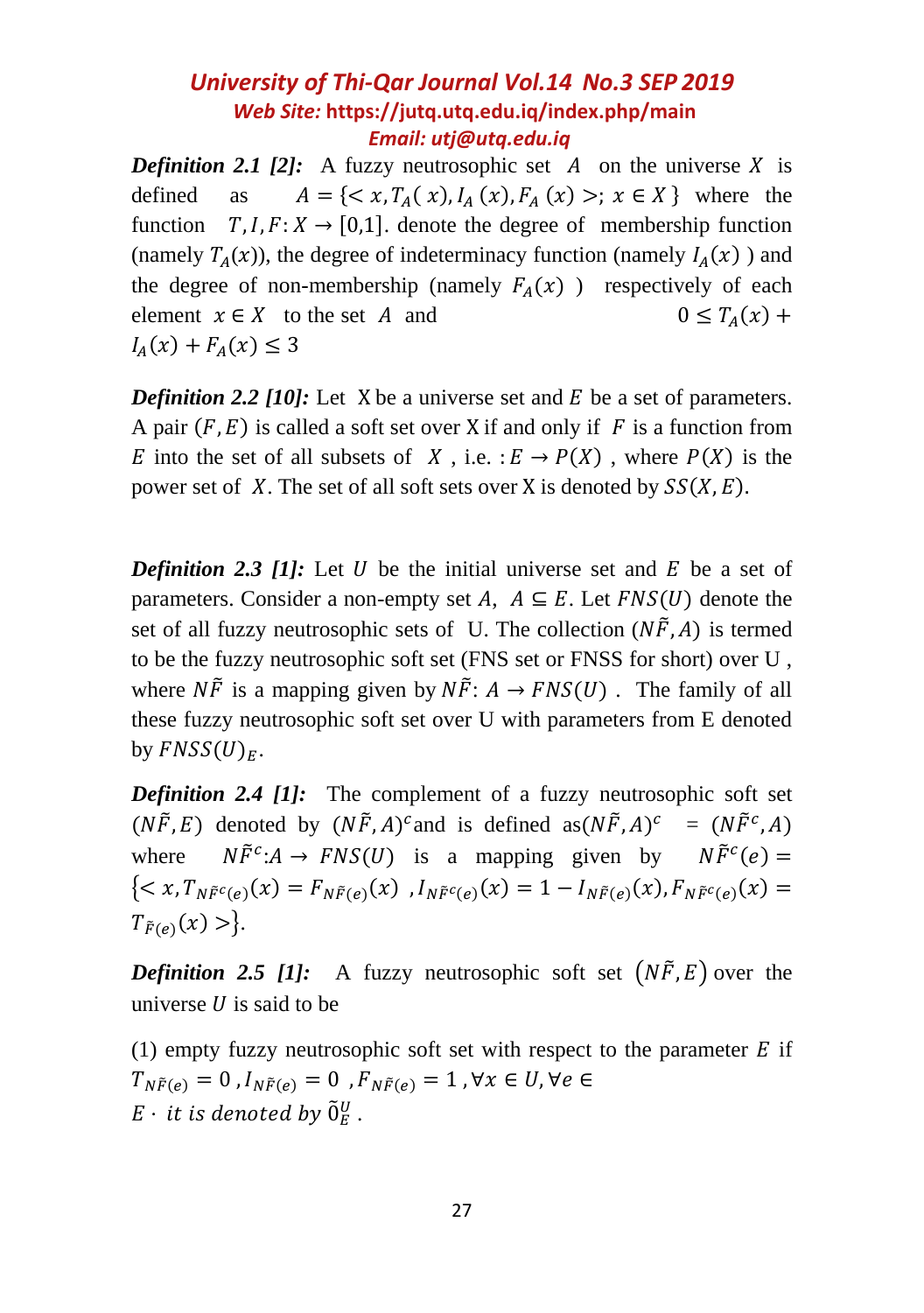(2) universe fuzzy neutrosophic soft set with respect to the parameter  $E$  if  $T_{N\widetilde{F}(e)} = 1$ ,  $I_{N\widetilde{F}(e)} = 1$ ,  $F_{N\widetilde{F}(e)} = 0$ ,  $\forall x \in U, \forall e \in$  $E\,\cdot\,$  it is denoted by  $\tilde{1}_E^U$  .

Note:  $(\tilde{0}_E^U)^c = \tilde{1}_E^U$  and  $(\tilde{1}_E^U)^c = \tilde{0}_E^U$ 

#### *Definition 2.6 [4]:*

**1.** A fuzzy neutrosophic soft set  $(N\tilde{F}, E)$  is said to be a fuzzy neutrosophic soft point, denoted by  $e_{N\tilde{F}}$ , if for the element e  $\in$  E ,  $N\tilde{F}(e) \neq \tilde{0}_N$  and  $N\tilde{F}(e') = \tilde{0}_N$ ,  $\forall e' \in E - \{e\}$ . A class of all fuzzy neutrosophic soft points in U is denoted as  $FNSP(U)_E$ 

**2.** The complement of a fuzzy neutrosophic soft point  $e_{N\tilde{F}}$  is a fuzzy neutrosophic soft point  $e_{N\tilde{F}}^c$  such that  $N\tilde{F}^c(e) = (N\tilde{F}(e))^c$ 

**3.** A fuzzy neutrosophic soft point  $e_{N}$  f is said to be in a fuzzy neutrosophic soft set ( $N\tilde{G}, E$ ) (or  $e_{N\tilde{F}}$  is a fuzzy neutrosophic soft point of  $(N\tilde{G}, E)$ ), denoted by  $e_{N\tilde{F}} \in (N\tilde{G}, E)$  if for the element  $e \in E, N\tilde{F}(e) \subseteq$  $N\tilde{G}(e)$ .

#### *Example 2.7:*

Let  $U = \{x_1, x_2, x_3\}$  and  $E = \{e_1, e_2\}$ . Then,

 $e_{1N\tilde{F}}$  $=\{, (x_2, (0.8, 0.3, 0.5)>, (x_3, (0.3, 0.7, 0.6))\}\}$ 

is a fuzzy neutrosophic soft point whose complement is

$$
e_{1N\tilde{F}}^{c}
$$
  
= { $x_1$ , (0.8, 0.6, 0.6) >,  $x_2$ , (0.5, 0.7, 0.8) >,  $x_3$ , (0.6, 0.3, 0.3) >}.

For another FNSS ( $N\tilde{G}$ , E) defined on same (U, E),

let,  $N\tilde{G}$  (e<sub>1</sub>)  $= \{ \langle x_1, (0.7, 0.4, 0.7) \rangle, \langle x_2, (0.8, 0.5, 0.4) \rangle, \langle x_3, (0.5, 0.8, 0.5) \rangle \}.$ Then,  $N\tilde{F}(e_1) \leq N\tilde{G}(e_1)$  i.e.,  $e_{1N\tilde{F}} \in (N\tilde{G}, E)$ .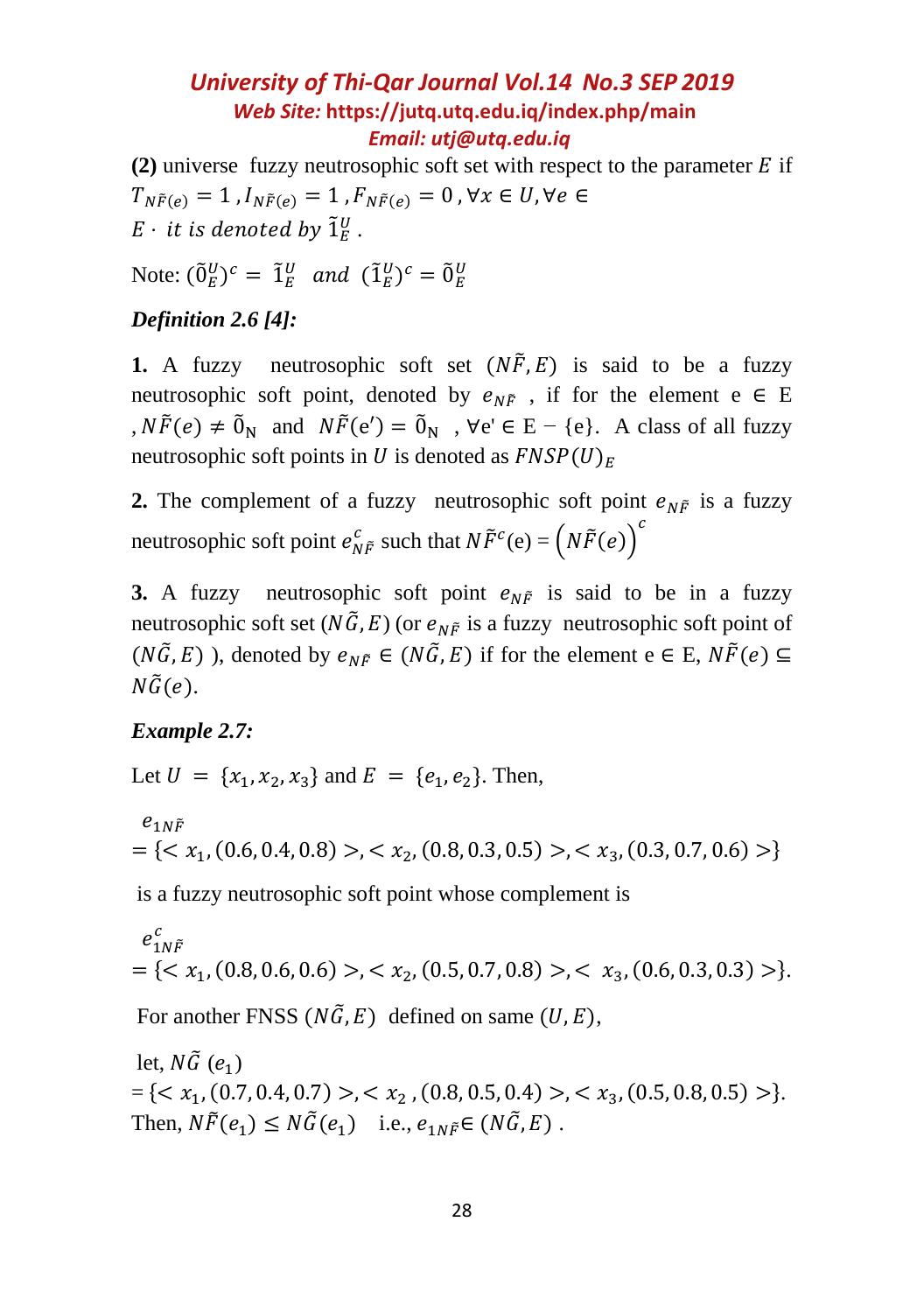*Theorem 2.8:* if  $(N\tilde{F}, E)$  be a fuzzy neutrosophic soft set of U. implies  $(N\tilde{F}, E) = \tilde{U} \{ e_{N\tilde{F}} : e_{N\tilde{F}} \in (N\tilde{F}, E) \}$ 

**Proof.** Let  $E = \{e_i : i \in I\}$ ,  $(N\tilde{F}, E)$  be a fuzzy neutrosophic soft set and {  $e_{N\tilde{G}_k}$  }<sub> $k \in \Omega$ </sub> be family of all fuzzy neutrosophic soft points of  $(N\tilde{F}, E)$ . For all  $e_i \in E$ , because of

 $N\tilde{F}(e_i) = \bigcup_{k \in \Omega} \tilde{G}_k(e_i)$ 

we have  $(N\tilde{F}, E) = \{ N\tilde{F}(e_i) : e_i \in E \} = \tilde{U}_{k \in \Omega} \tilde{G}_k$ .

*Theorem 2.9:* Let  $(N\tilde{F}, E)$  and  $(N\tilde{G}, E)$  be two fuzzy neutrosophic soft sets in  $FNSS(U)_E$ . Then  $(N\tilde{F}, E) \subseteq (N\tilde{G}, E)$  if and only if  $e_{N\tilde{H}} \in$  $(N\tilde{F}, E)$  implies  $e_{N\tilde{H}} \in (N\tilde{G}, E)$ .

**Proof.** ( $\Rightarrow$ ) : Let  $(N\tilde{F}, E) \subseteq (N\tilde{G}, E)$ . Therefore, for all e  $\in$  E,  $N\tilde{F}(e) \subseteq N\tilde{G}(e)$ . If  $e_{N\tilde{H}} \in (N\tilde{F}, E)$ , then  $N\tilde{H}(e) \subseteq N\tilde{F}(e)$ . Because of  $N\widetilde{H}(e) \subseteq N\widetilde{F}(e) \subseteq N\widetilde{G}(e)$ , we have  $N\widetilde{H}(e) \subseteq N\widetilde{G}(e)$  and so,  $e_{N\widetilde{H}} \in$  $(N\tilde{G}, E).$ 

(∈) : If, for every  $e_{N\widetilde{H}}$  ∈ ( $N\widetilde{F}$ , E) implies  $e_{N\widetilde{H}}$  ∈ ( $N\widetilde{G}$ , E) implies, then in accordance with Theorem 2.10,

 $\widetilde{U}_{e_{N\widetilde{H}}\in (\widetilde{F},E)} e_{N\widetilde{H}} = (N\widetilde{F},E)$  and this implies  $\widetilde{U}_{e_{N\widetilde{H}}\in (N\widetilde{G},E)} e_{N\widetilde{H}} =$  $(N\tilde{G}, E)$ . So,  $(N\tilde{F}, E) \subseteq (N\tilde{G}, E)$ .

**Definition 2.10 [5]:** Let  $e_{N\tilde{F}}$  and  $e'_{N\tilde{G}}$  be two fuzzy neutrosophic soft points. For the fuzzy neutrosophic soft points  $e_{N\tilde{F}}$  and  $e'_{N\tilde{G}}$  over a common universe U , we say that the fuzzy neutrosophic soft points are distinct points if  $e_{N\tilde{F}} \cap e'_{N\tilde{G}} = \tilde{0}_E^U$ . It is clear that  $e_{N\tilde{F}}$  and  $e'_{N\tilde{G}}$  are distinct fuzzy neutrosophic soft points if and only if  $e \neq e'$  or  $\neq y$ .

*Definition 2.11 [1]:* Let  $(N\tilde{F}, E)$  be FNS set on  $(U, E)$  and  $\tau$  be a collection of fuzzy neutrosophic soft subsets of  $(N\tilde{F}, E)$ .  $(N\tilde{F}, E)$  is called fuzzy neutrosophic soft topology (FNST) if the following conditions hold.

(i)  $\tilde{0}_E^U$ ,  $\tilde{1}_E^U \in \tau$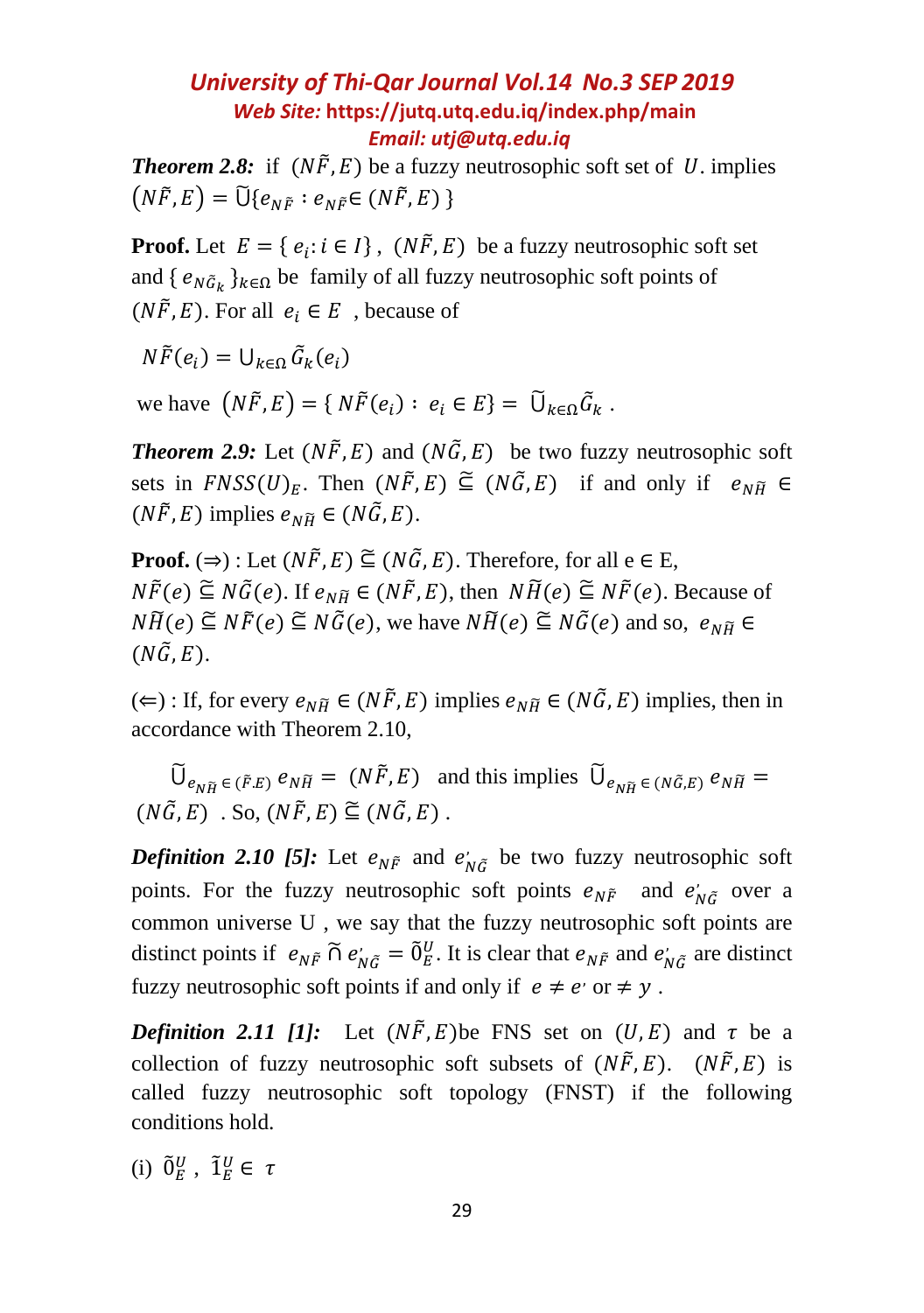(ii)  $(N\tilde{F}, E), (N\tilde{G}, E) \in \tau$  implies  $(N\tilde{F}, E) \tilde{\cap} (N\tilde{G}, E) \in \tau$ 

(iii)  $\{ (N\tilde{F}_{\alpha}, E) : \alpha \in \Gamma \} \in \tau \text{ implies } \tilde{\cup} \{ (N\tilde{F}_{\alpha}, E) : \alpha \in \Gamma \} \in \tau$ 

The triplet  $(U, \tau, E)$  is called an Fuzzy neutrosophic soft topological space (FNSTS) over *U*. Every member of  $\tau$  is called an fuzzy neutrosophic soft open set in U.  $(N\tilde{F}, E)$  is called an fuzzy neutrosophic soft closed set in U if  $(N\tilde{F}, E) \in \tau^c$ , where  $\tau^c = \{ (N\tilde{F}, E)^c : (N\tilde{F}, E) \in$  $\tau$ .

*Definition 2.12:* Let  $\hat{J}$  be a non-null collection of fuzzy neutrosophic soft sets over a universe  $U$  with a fixed set of parameters  $E$  is called a fuzzy neutrosophic soft ideal (FNSL for short) on U if

(1)  $(N\tilde{F}, E) \in \hat{\mathcal{J}}$  and  $(N\tilde{G}, E) \in \hat{\mathcal{J}} \Rightarrow (N\tilde{F}, E) \tilde{U} (N\tilde{G}, E) \in \hat{\mathcal{J}}$  [Finite additivity],

(2)  $(N\tilde{F}, E) \in \hat{\mathcal{J}}$  and  $(N\tilde{G}, E) \subseteq (N\tilde{F}, E) \Rightarrow (N\tilde{G}, E) \in \hat{\mathcal{J}}$  [heredity].

If  $(U, \tau, E)$  be a Fuzzy neutrosophic soft topological space, then  $(U, \tau, E, \hat{J})$  is called a Fuzzy neutrosophic soft ideal topological space ( FNSITS, for short).

# *3. Fuzzy Neutrosophic Soft Local Function and Generated Fuzzy Neutrosophic Soft Topology*

**Definition 3.1:** Let  $(U, \tau, E)$  be a fuzzy neutrosophic soft topological space and  $\hat{J}$  be a fuzzy neutrosophic soft ideal over U with the same set of parameters E.  $(N\tilde{F}, E)^* \left(\hat{\partial}, \tau\right)$  or  $\left(N\tilde{F}, E\right)^* = \tilde{U} \{e_{N\tilde{F}} \in FNSP(U)_E :$  $(N\tilde{O}, E)_{e_{N\widetilde{F}}} \widetilde{\cap} (N\tilde{F}, E) \notin \hat{J}, \ \forall \ (N\tilde{O}, E)_{e_{N\widetilde{F}}} \in \tau \}$ 

is called the fuzzy neutrosophic soft local function of  $(N\tilde{F}, E)$  with respect to  $\hat{\jmath}$  and  $\tau$ , where  $(N\tilde{O}, E)_{e_{N\tilde{F}}}$  is a  $\tau$ -open fuzzy neutrosophic soft set containing  $e_{N\tilde{F}}$ .

*Example 3.2:*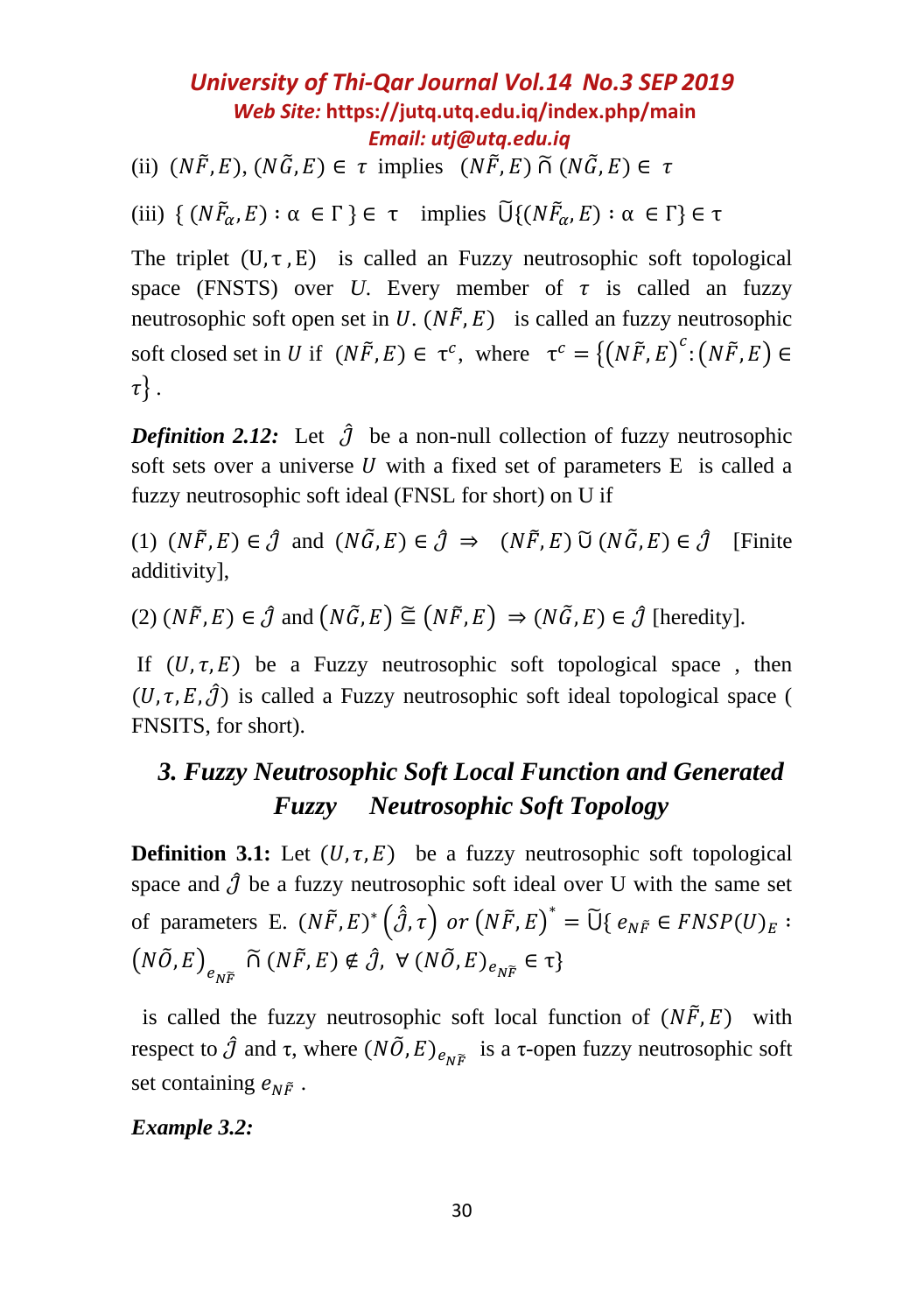(1) If  $\hat{\mathcal{J}} = \{ \tilde{0}_E^U \}$ , then  $(N\tilde{F}, E)^*(\hat{\mathcal{J}}, \tau) = FNScl(N\tilde{F}, E)$  for all  $(N\tilde{F}, E) \in$  $FNSS(U)_F$ .

(2) If  $\hat{J} = FNSS(U)_E$ , then  $(N\tilde{F}, E)^*(\hat{J}, \tau) = \tilde{0}^U_E$  for all  $(N\tilde{F}, E) \in$  $FNSS(U)<sub>F</sub>$ .

**Theorem 3.3:** Let  $\hat{\mathcal{J}}$  and  $\hat{\mathcal{J}}_1$  be any two fuzzy neutrosophic soft ideals with the same set of parameters E on a fuzzy neutrosophic soft topological space  $(U, \tau, E)$ . Let  $(N\tilde{F}, E)$ ,  $(N\tilde{G}, E) \in FNSS(U)<sub>E</sub>$ . Then

(1)  $(\tilde{0}_E^U)^* = \tilde{0}_E^U$ ,  $(2) (N\tilde{F}, E) \subseteq (N\tilde{G}, E) \Rightarrow (N\tilde{F}, E)^* \subseteq (N\tilde{G}, E)^*$ , (3)  $\hat{\mathcal{J}} \subseteq \hat{\mathcal{J}}_1 \implies \left(N\tilde{F}, E\right)^*(\hat{\mathcal{J}}_1, \tau) \subseteq \left(N\tilde{F}, E\right)^*(\hat{\mathcal{J}}, \tau)$ ,

(4)  $(N\tilde{F}, E)^* = FNScl(N\tilde{F}, E)^* \subseteq FNScl(N\tilde{F}, E)$ , where  $FNScl$  is the fuzzy neutrosophic soft closure w.r.t.  $\tau$ ,

(5)  $(N\tilde{F}, E)^*$  is *τ*-closed fuzzy neutrosophic soft set.

$$
(6) ((N\tilde{F}, E)^*)^* \cong (N\tilde{F}, E)^*,
$$
  
\n
$$
(7) ((N\tilde{F}, E) \tilde{U} (N\tilde{G}, E))^* = (N\tilde{F}, E)^* \tilde{U} (N\tilde{G}, E)^*,
$$
  
\n
$$
(8) ((N\tilde{F}, E) \tilde{\cap} (N\tilde{G}, E))^* \cong (N\tilde{F}, E)^* \tilde{\cap} (N\tilde{G}, E)^*,
$$
  
\n
$$
(9) (N\tilde{H}, E) \in \hat{\mathcal{J}} \implies ((N\tilde{F}, E) \tilde{U} (N\tilde{H}, E))^* = (N\tilde{F}, E)^*
$$

#### **Proof.**

 $(1)$   $(\tilde{0}^{\text{U}}_{\text{E}})^* = \tilde{U} \big\{ e_{N\tilde{F}} \in \tilde{1}^{\text{U}}_{E}: (N\tilde{O}, E)_{e_{N\tilde{F}}} \widetilde{\cap} \tilde{0}^{\text{U}}_{\text{E}} = \tilde{0}^{\text{U}}_{\text{E}} \in \hat{\mathcal{J}} \ \forall (N\tilde{O}, E)_{e_{N\tilde{F}}} \in \tilde{0}$  $\tau$ } =  $\tilde{0}^{\text{U}}_{\text{E}}$  .

(2) Let  $e_{N\tilde{F}} \in (N\tilde{F}, E)^*$  . Then  $(N\tilde{O}, E)_{e_{N\tilde{F}}} \tilde{\cap} (N\tilde{F}, E) \notin \hat{J} \ \forall (N\tilde{O}, E)_{e_{N\tilde{F}}} \in \tau$ . Since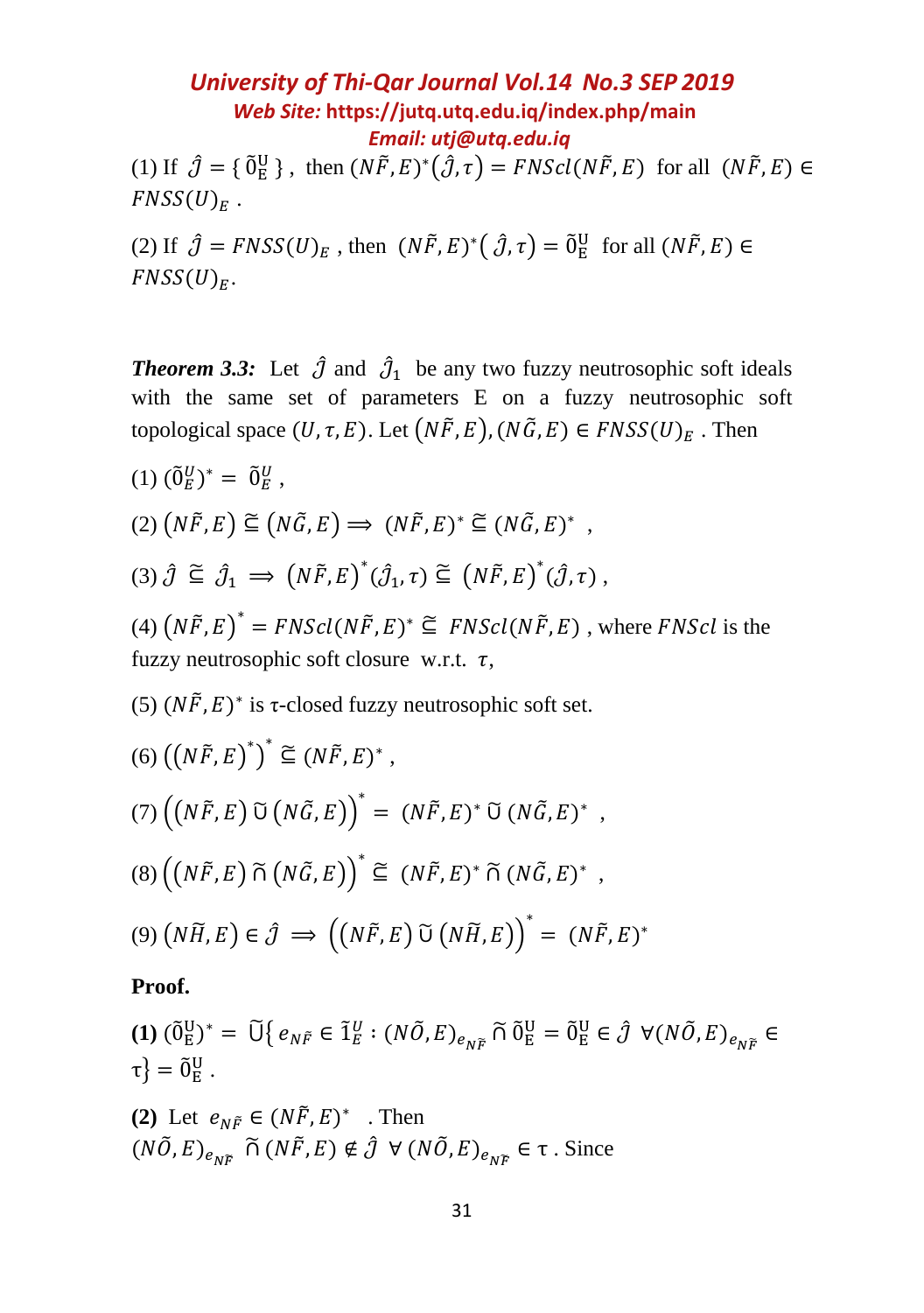$(N\tilde{F}, E) \subseteq (N\tilde{G}, E) \Longrightarrow$  $(N\tilde{O}, E)_{e \to \tilde{P}} \tilde{\cap} (N\tilde{F}, E) \subseteq (N\tilde{O}, E)_{e \to \tilde{P}} \tilde{\cap} (N\tilde{G}, E)$  and  $(N\tilde{O}, E)_{e_{N\tilde{E}}} \tilde{\cap} (N\tilde{F}, E) \notin \hat{\mathcal{J}}$ . Then  $(N\tilde{O}, E)_{e_{N\tilde{E}}} \tilde{\cap} (N\tilde{G}, E) \notin \hat{\mathcal{J}}$  $\forall (N\tilde{O}, E)_{e_{N\tilde{F}}} \in \tau$  from Definition 3.1. Hence  $e_{N\tilde{F}} \in (N\tilde{G}, E)^*$ . Thus  $(N\tilde{F}, E)^* \subseteq (N\tilde{G}, E)^*$ .

**(3)** Let  $e_{N\tilde{F}} \in (N\tilde{F}, E)^*(\hat{J}_1, \tau)$ . Then  $(N\tilde{O}, E)_{e_{N\tilde{F}}} \cap (N\tilde{F}, E) \notin \hat{J}_1$  $\forall (N\tilde{O}, E)_{e_{N\widetilde{F}}} \in \tau$ . Since  $\hat{J} \subseteq \hat{J}_1$ . Then  $(N\tilde{O}, E)_{e_{N\widetilde{F}}} \cap (N\tilde{F}, E) \notin \hat{J}$  $\forall (N\tilde{O}, E)_{e_{N\tilde{F}}} \in \tau$ . Hence  $e_{N\tilde{F}} \in (N\tilde{F}, E)^*(\hat{J}, \tau)$ . Thus  $(N\tilde{F}, E)^*(\hat{\mathcal{J}}_1, \tau) \subseteq (N\tilde{F}, E)^*(\hat{\mathcal{J}}, \tau).$ 

**(4)** since  $\{\tilde{0}_E^U\} \subseteq \hat{\mathcal{J}}$  for any FNS ideal on U, therefore by (3) and Example 3.2,  $(N\tilde{F}, E)^*(\hat{J}) \subseteq (N\tilde{F}, E)^*(\tilde{0}_E^U) = FNScl(N\tilde{F}, E)$  for any FNSS  $(N\tilde{F}, E)$  on U.

Suppose,  $e_{N\tilde{F}} \in FNScl(N\tilde{F}, E)^*$ . So for every  $(N\tilde{O}, E)_{e_{N\tilde{F}}}$  open FNS set contains  $e_{N\tilde{F}}$ ,  $(N\tilde{O}, E)_{e_{N\tilde{F}}} \tilde{\cap} (N\tilde{F}, E)^* \neq \tilde{0}^U_E$ , there exists  $e_{1N\tilde{G}} \in$  $(N\tilde{O}, E)_{e_{N\tilde{F}}} \tilde{\cap} (N\tilde{F}, E)^*$  such that for every  $(N\tilde{V}, E)_{e_{1N\tilde{G}}}$  open FNS set contains  $e_{1N\tilde{G}}$ ,  $(N\tilde{O}, E)_{e_{N\tilde{G}}}$   $\tilde{\cap}$   $(N\tilde{F}, E) \notin \hat{J}$ . Since  $(N\tilde{O}, E)_{e_{N\tilde{F}}} \tilde{\cap} (N\tilde{V}, E)_{e_{1N\tilde{G}}}$  open FNS set contains  $e_{1N\tilde{G}}$  then  $((N\tilde{O}, E)_{e_{N\tilde{F}}} \tilde{\cap} (N\tilde{V}, E)_{e_{1N\tilde{G}}} ) \tilde{\cap} (N\tilde{F}, E) \notin \hat{J}$  which leads to  $(N\tilde{O}, E)_{e_{N\tilde{F}}} \tilde{\cap} (N\tilde{F}, E) \notin \hat{J} \ \forall (N\tilde{O}, E)_{e_{N\tilde{F}}} \in \tau$ , therefore  $e_{N\tilde{F}} \in$  $(N\tilde{F}, E)^*$ , and so,  $FNScl(N\tilde{F}, E)^* \subseteq (N\tilde{F}, E)^*$  and since  $(N\tilde{F}, E)^* \subseteq FNScl(N\tilde{F}, E)^*$ . Hence  $(N\tilde{F}, E)^* = FNScl(N\tilde{F}, E)^*$ .

**(5)** from (4)  $(N\tilde{F}, E)^* = FNScl(N\tilde{F}, E)^*$  then  $(N\tilde{F}, E)^*$  is *τ*-closed fuzzy neutrosophic soft set.

**(6)** By (4), we have  $((N\tilde{F}, E)^*)^* = FNScl((N\tilde{F}, E)^*)^* \subseteq FNScl(N\tilde{F}, E)^* = (N\tilde{F}, E)^*.$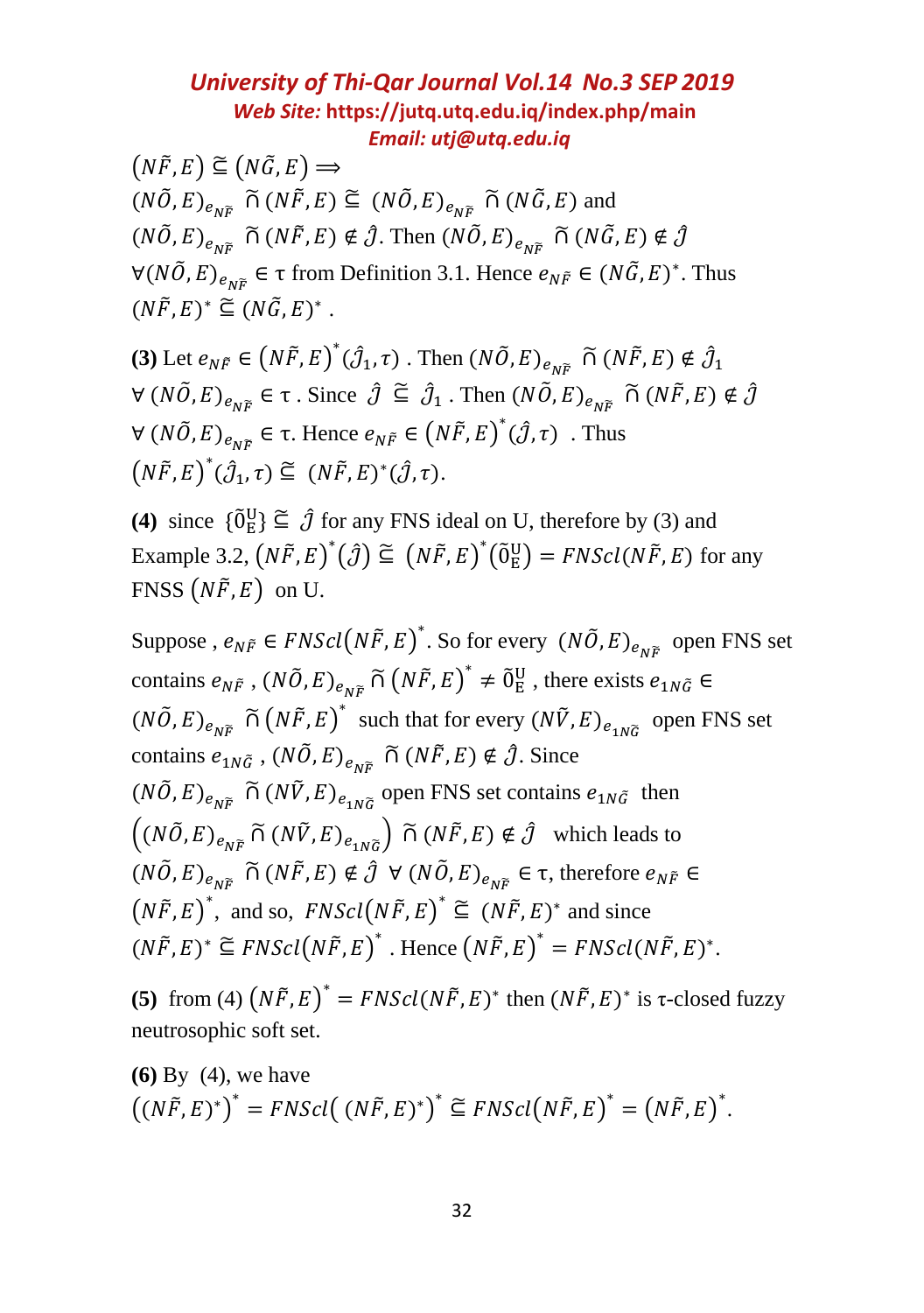**(7)** Let  $e_{N\tilde{F}} \in ((N\tilde{F}, E) \tilde{\cup} (N\tilde{G}, E))^*$ . Then  $(N\tilde{O}, E)_{e_{N\tilde{F}}} \tilde{\cap} ((N\tilde{F}, E) \tilde{\cup} (N\tilde{G}, E)) \notin \hat{\mathcal{J}} \forall (N\tilde{O}, E)_{e_{N\tilde{F}}} \in \tau$ , i.e  $(N\tilde{O}, E)_{e_{N\tilde{F}}} \tilde{\cap} (N\tilde{F}, E) \tilde{\cup} (N\tilde{O}, E)_{e_{N\tilde{F}}} \tilde{\cap} (N\tilde{G}, E) \notin \hat{J} \quad \forall (N\tilde{O}, E)_{e_{N\tilde{F}}} \in \tau$ . then, we have two cases  $(N\tilde{O}, E)_{e\gamma\tilde{e}} \tilde{\Omega} (N\tilde{F}, E) \notin \hat{J}$  and  $(N\tilde{O}, E)_{e\gamma\tilde{e}} \tilde{\Omega} (N\tilde{G}, E) \in \hat{J}$ or the converse, if  $(N\tilde{O}, E)_{e_{N\tilde{P}}}$   $\tilde{\cap}$   $(N\tilde{F}, E) \in \hat{\mathcal{J}}$  and  $(N\tilde{O}, E)_{e_{N\tilde{P}}}$   $\tilde{\cap}$   $(N\tilde{G}, E) \in \hat{\mathcal{J}}$ ,this means that  $(N\tilde{O}, E)_{e_{N\tilde{F}}} \tilde{\cap} (N\tilde{F}, E) \tilde{\cup} (N\tilde{O}, E)_{e_{N\tilde{F}}} \tilde{\cap} (N\tilde{G}, E) \in \hat{\mathcal{J}}$ , which contradicts the hypothesis. Hence

 $((N\widetilde{F},E)\ \widetilde{\cup}\ (N\widetilde{G},E)\big)^*\subseteq (N\widetilde{F},E)^*\ \widetilde{\cup}\ (N\widetilde{G},E)^*.$ 

For the reverse inclusion, since  $(N\tilde{F}, E)$ ,  $(N\tilde{G}, E) \subseteq ((N\tilde{F}, E) \tilde{U} (N\tilde{G}, E))$ . Then  $(N\tilde{F}, E)^* \cong ((N\tilde{F}, E) \tilde{\cup} (N\tilde{G}, E))^*$  and  $(N\tilde{G}, E)^* \cong ((N\tilde{F}, E) \tilde{\cup} (N\tilde{G}, E))^*$  from (2). Hence  $(N\tilde{F}, E)^* \widetilde{\cup} (N\tilde{G}, E)^* \subseteq ((N\tilde{F}, E) \widetilde{\cup} (N\tilde{G}, E))^*$  and it is implies that  $((N\widetilde{F}, E) \widetilde{\cup} (N\widetilde{G}, E))^* = (N\widetilde{F}, E)^* \widetilde{\cup} (N\widetilde{G}, E)^*.$ 

**(8)** Since  $((N\tilde{F}, E) \tilde{\cap} (N\tilde{G}, E)) \subseteq (N\tilde{F}, E), (N\tilde{G}, E)$ . Then  $((N\tilde{F}, E) \tilde{\cap} (N\tilde{G}, E))^* \subseteq (N\tilde{F}, E)^*$  and  $((N\tilde{F}, E) \tilde{\cap} (N\tilde{G}, E))^* \subseteq (N\tilde{G}, E)^*$  from (2). Hence  $((N\widetilde{F},E)\widetilde{\cap}(N\widetilde{G},E))^* \subseteq (N\widetilde{F},E)^* \widetilde{\cap}(N\widetilde{G},E)^*.$ 

**(9)** Let  $e_{N\tilde{F}} \in ((N\tilde{F}, E) \tilde{\cup} (N\tilde{H}, E))^*$ . Then  $(N\tilde{O}, E)_{e_{N\tilde{F}}} \tilde{\cap} ((N\tilde{F}, E) \tilde{\cup} (N\tilde{H}, E)) \notin \hat{J}, \forall (N\tilde{O}, E)_{e_{N\tilde{F}}} \in \tau$ , i.e  $\left(N\tilde{O},E\right)_{e_{N\widetilde{F}}} \, \widetilde{\cap}\,\left(N\tilde{F},E\right) \, \widetilde{\cup}\,\left(N\tilde{O},E\right)_{e_{N\widetilde{F}}} \, \widetilde{\cap}\,\left(N\widetilde{H},E\right) \notin \hat{\mathcal{J}}\,,\, \, \forall\,\left(N\tilde{O},E\right)_{e_{N\widetilde{F}}} \in$ τ. then, we have two cases  $(N\tilde{O}, E)_{e_{N\tilde{E}}} \tilde{\cap} (N\tilde{F}, E) \in \hat{J}$  and  $(N\tilde{O}, E)_{e_{N\tilde{F}}}$   $\tilde{\cap}$   $(N\tilde{H}, E) \notin \hat{J}$  or the converse, if  $(N\tilde{O}, E)_{e_{N\tilde{F}}}$   $\tilde{\cap}$   $(N\tilde{H}, E) \notin$  $\hat{J}$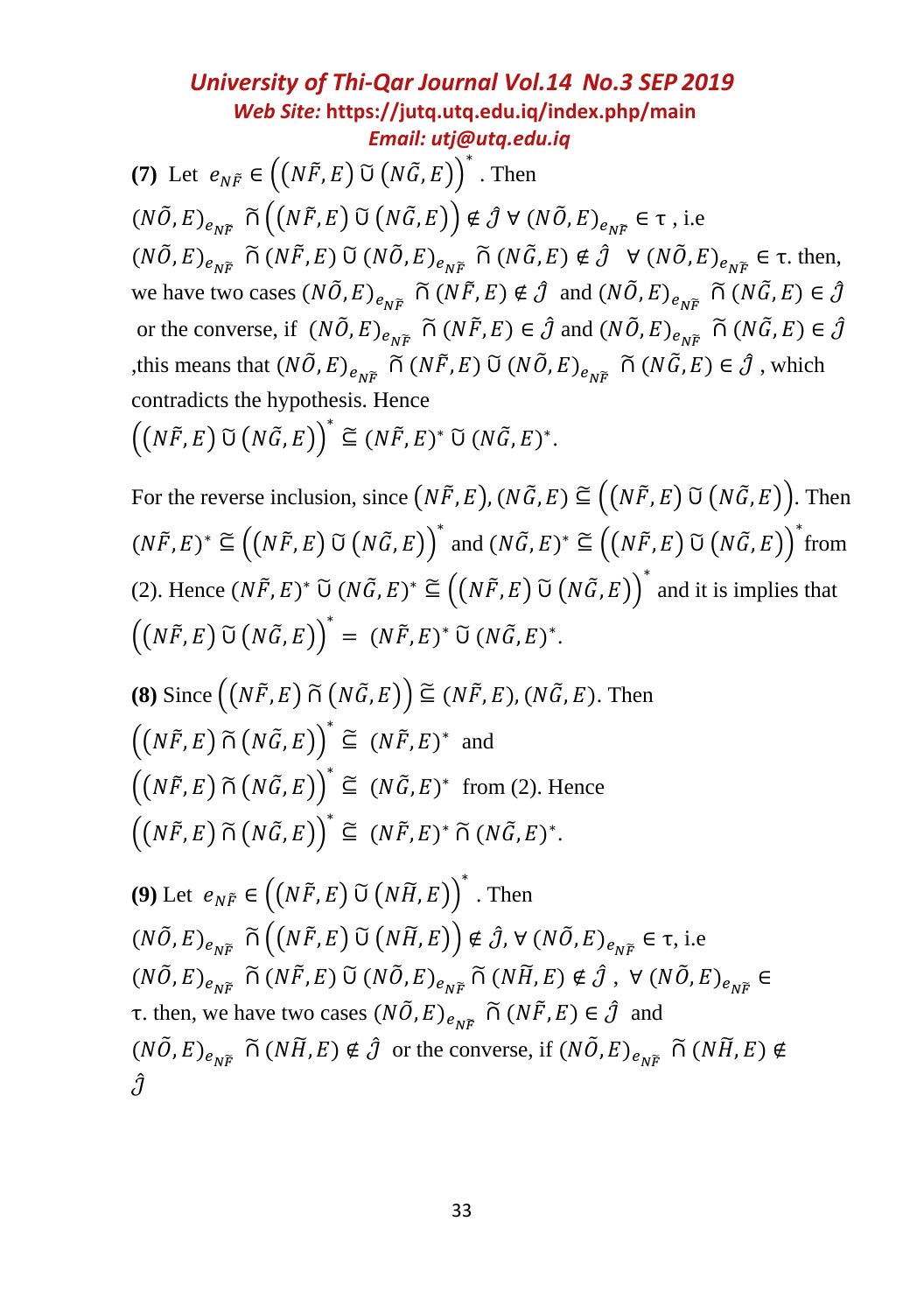gives  $(N\widetilde{H}, E) \notin \widehat{\mathcal{J}}$  which is a contradiction. Thus  $(N\tilde{O}, E)_{e_{N\tilde{F}}} \widetilde{\cap} (N\tilde{F}, E) \notin \hat{\mathcal{J}} \ \ \forall \ (N\tilde{O}, E)_{e_{N\tilde{F}}} \in \tau \ . \ So \ e_{N\tilde{F}} \in (N\tilde{F}, E)^*$ hence  $((N\tilde{F}, E) \ \tilde{U} (N\tilde{H}, E)) \subseteq (N\tilde{F}, E)^*$ .

For the reverse inclusion, since  $(N\tilde{F}, E) \subseteq ((N\tilde{F}, E) \cup (N\tilde{G}, E))$ . Then  $(N\tilde{F}, E)^* \cong ((N\tilde{F}, E) \tilde{\cup} (N\tilde{G}, E))^*$  from (2). Hence  $((N\tilde{F}, E) \tilde{\cup} (N\tilde{H}, E))$  =  $(N\tilde{F}, E)^*$ .

*Definition* 3.4: Let  $(U, \tau, E)$  be a fuzzy neutrosophic soft topological space and  $\hat{J}$  be a fuzzy neutrosophic soft ideal over U with the same set of parameters E. Then the operator  $FNScl^*$ :  $FNSS(U)_E \rightarrow FNSS(U)_E$ defined by:  $(N\tilde{F}, E) = (N\tilde{F}, E)$   $\tilde{U}$   $(N\tilde{F}, E)^*$  is a fuzzy neutrosophic soft closure operator.

#### *Theorem 3.5:*

(1) 
$$
FNScl^*(\tilde{0}_E^U) = (\tilde{0}_E^U)
$$
.  
\n(2)  $(N\tilde{F}, E) \cong FNScl^*(N\tilde{F}, E), \forall (N\tilde{F}, E) \in FNSS(U)_E$ .  
\n(3)  $FNScl^*\left((N\tilde{F}, E) \tilde{U}(N\tilde{G}, E)\right) = FNScl^*(N\tilde{F}, E) \tilde{U} FNScl^*(N\tilde{G}, E)$ ,  $\forall (N\tilde{F}, E), (N\tilde{G}, E) \in FNSS(U)_E$ .  
\n(4)

$$
FNScl^*\left(FNScl^*\left(N\tilde{F},E\right)\right) \subseteq FNScl^*\left(N\tilde{F},E\right), \forall \left(N\tilde{F},E\right) \in FNSS(U)_E.
$$

#### **Proof.**

(1) since  $FNScl^*({\tilde 0}^{\text{U}}_{\text{E}}) = ({\tilde 0}^{\text{U}}_{\text{E}}) {\tilde U} ({\tilde 0}^{\text{U}}_{\text{E}})^* = {\tilde 0}^{\text{U}}_{\text{E}} {\tilde U} {\tilde 0}^{\text{U}}_{\text{E}} = {\tilde 0}^{\text{U}}_{\text{E}}$  from Theorem  $3.3(1)$ .

(2) since 
$$
(N\tilde{F}, E) \subseteq (N\tilde{F}, E) \cup (N\tilde{F}, E)^* = FNScl^*(N\tilde{F}, E)
$$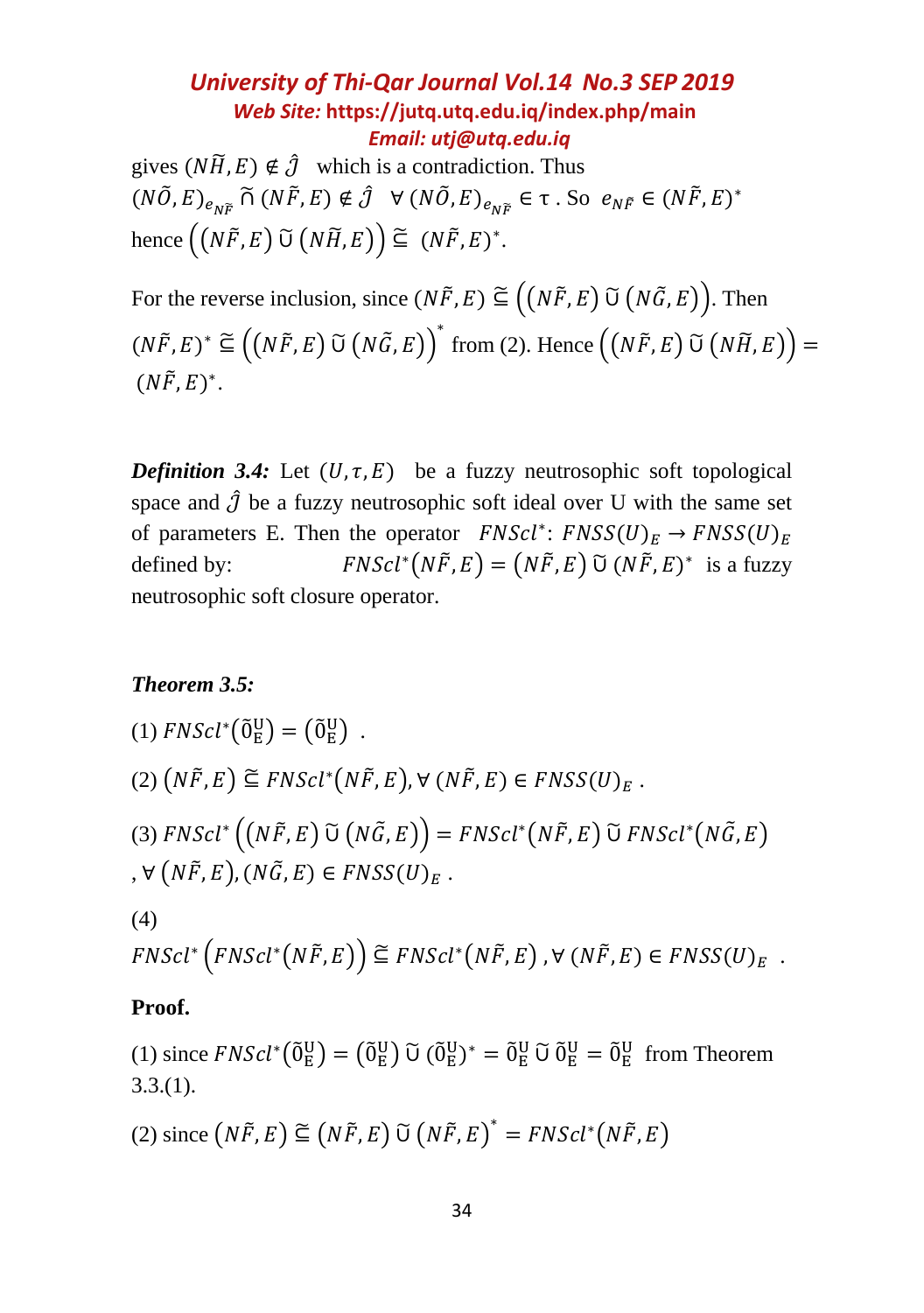**University of Thi-Qar Journal Vol.14 No.3 SEP 2019**  
\n*Web Site:* <https://jutq.utq.edu.iq/index.php/main>  
\nThus 
$$
(N\tilde{F}, E) \cong FNScl^*(N\tilde{F}, E)
$$
.  
\n(3)  
\n*FNScl*<sup>\*</sup> $\left((N\tilde{F}, E) \tilde{U}(N\tilde{G}, E)\right) =$   
\n $\left((N\tilde{F}, E) \tilde{U}(N\tilde{G}, E)\right) \tilde{U}\left((N\tilde{F}, E) \tilde{U}(N\tilde{G}, E)\right)^* =$   
\n $\left((N\tilde{F}, E) \tilde{U}(N\tilde{G}, E)\right) \tilde{U}\left((N\tilde{F}, E) \tilde{U}(N\tilde{G}, E)\right)^* =$   
\n $\left((N\tilde{F}, E) \tilde{U}(N\tilde{F}, E)\right) \tilde{U}\left((N\tilde{F}, E) \tilde{U}(N\tilde{G}, E)\right)^* =$   
\n*FNScl*<sup>\*</sup> $\left(N\tilde{F}, E) \tilde{U} FNScl^*(N\tilde{G}, E) \text{ from Theorem 3.3. (7)}$ .  
\n(4) *FNScl*<sup>\*</sup> $\left(FNScl^*(N\tilde{F}, E)\right) = FNScl^*\left((N\tilde{F}, E) \tilde{U}(N\tilde{F}, E)^*\right)$   
\n $= \left((N\tilde{F}, E) \tilde{U}(N\tilde{F}, E)^*\right) \tilde{U}\left((N\tilde{F}, E) \tilde{U}(N\tilde{F}, E)^*\right)^* =$   
\n $\left((N\tilde{F}, E) \tilde{U}(N\tilde{F}, E)^*\right) \tilde{U}\left((N\tilde{F}, E) \tilde{U}(N\tilde{F}, E)^*\right) =$   
\n $\left((N\tilde{F}, E) \tilde{U}(N\tilde{F}, E)^*\right)$   
\n $= FNScl^*(N\tilde{F}, E) \text{ from Theorem 3.3. (6),(7), thus}$   
\n*FNScl*<sup>\*</sup> $\left(FNScl^*($ 

*Definition* 3.6 : Let  $(U, \tau, E)$  be a fuzzy neutrosophic soft topological space,  $\hat{J}$  be a fuzzy neutrosophic soft ideal over U with the same set of parameters E and  $FNScl^*: FNSS(U)_E \rightarrow FNSS(U)_E$  be the fuzzy neutrosophic soft closure operator. Then there exists a unique fuzzy neutrosophic soft topology over U with the same set of parameters E, finer than  $\tau$ , called the \*-fuzzy neutrosophic soft topology, denoted by  $\tau^*(\hat{\mathcal{J}})$  or  $\tau^*$ , given by

$$
\tau^*(\hat{\mathcal{J}}) = \{ (N\tilde{F}, E) \in FNSS(U)_E : FNScl^*(N\tilde{F}, E)^c = (N\tilde{F}, E)^c \}.
$$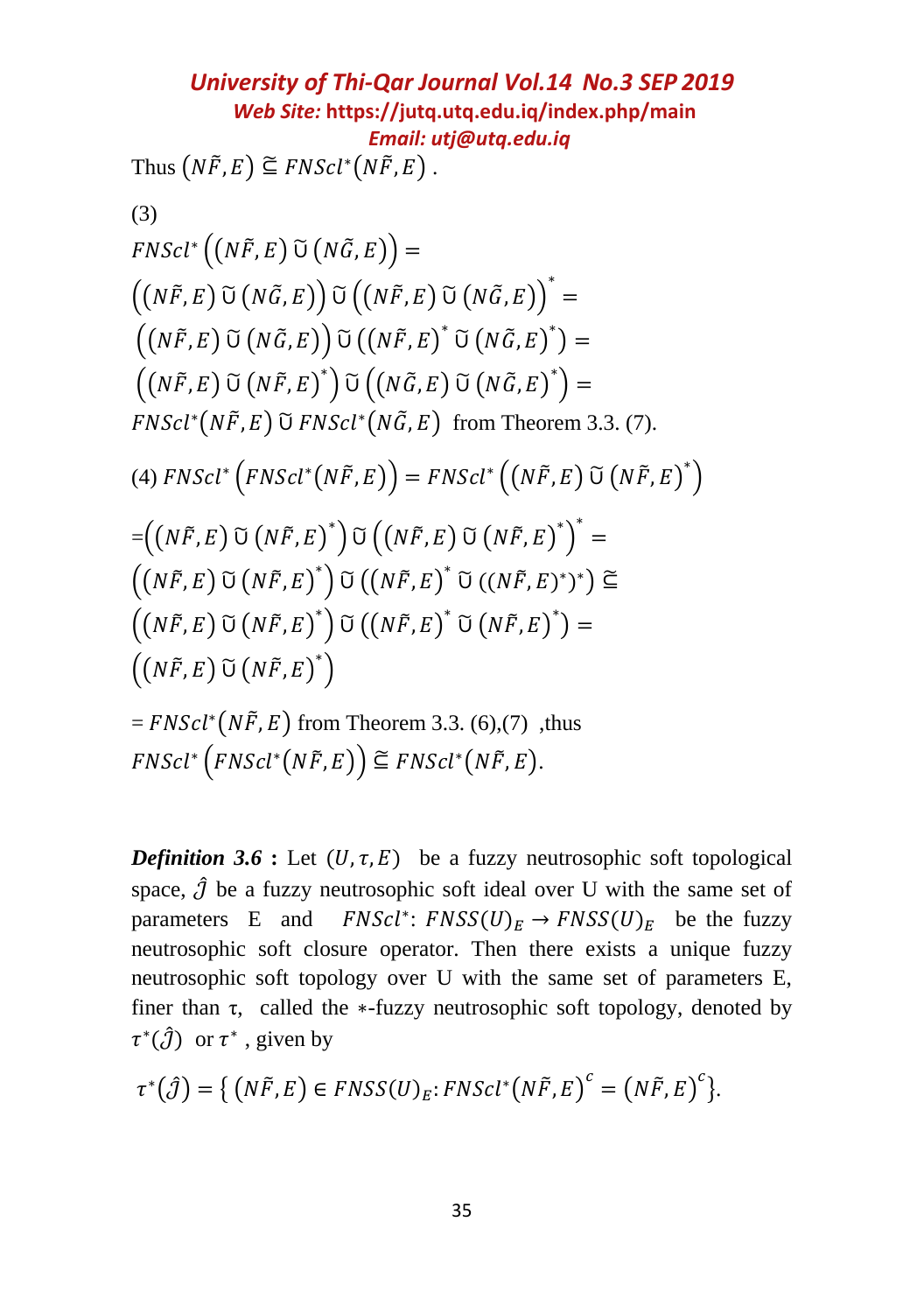*Example* 3.7: Let  $U = \{r_1, r_2\}$ ,  $E = \{e\}$  and  $\tau = \{\tilde{1}_E^U, \tilde{0}_E^U, (N\tilde{F}, E)\}$ where  $(N\tilde{F}, E)$  is a fuzzy neutrosophic soft set over U defined by

 $N\tilde{F}(e) = \{ \langle \n\tau_1, (0.8, 0.7, 0.5) \rangle, \langle \n\tau_2, (0.9, 0.6, 0.5) \rangle \}$ . Then  $\tau$  defines a Fuzzy neutrosophic soft topology on U.

Let  $\hat{\jmath} = \{ \tilde{0}_E^U$ ,  $(N\tilde{G}, E) \}$  be a fuzzy neutrosophic soft ideal over U where  $(N\tilde{G}, E)$  is a fuzzy neutrosophic soft set over U defined by

 $N\tilde{G}(e) = \{ \langle \nabla_{11}, (0.8, 0.7, 0.5) \rangle, \langle \nabla_{12}, (0.9, 0.6, 0.5) \rangle \}$ . Then,  $\tau^* = \{ \tilde{1}_E^U, \tilde{0}_E^U, (N\tilde{F}_1, E), (N\tilde{F}_2, E) \}, \text{ where } (N\tilde{F}_1, E), (N\tilde{F}_2, E) \text{ are fuzzy }$ neutrosophic soft sets over U where

$$
N\tilde{F}_1(e) = \{ < r_1, (0.8, 0.7, 0.5) > , < r_2, (0.9, 0.6, 0.5) > \}
$$
\n
$$
N\tilde{F}_2(e) = \{ < r_1, (0.5, 0.3, 0.8) > , < r_2, (0.5, 0.4, 0.9) > \}.
$$

#### *Example 3.8:*

(1) If  $\hat{\mathcal{J}} = \{ \tilde{0}_E^U \}$ , then  $FNScl^*(N\tilde{F}, E) = FNScl(N\tilde{F}, E)$  for all  $(N\tilde{F}, E) \in FNSS(U)_E$  and  $\tau^* = \tau$ .

(2) If  $\hat{J} = F N S S(U)_{E}$ , then  $F N S c l^{*} (N \tilde{F}, E) = (N \tilde{F}, E)$  for all  $(N\tilde{F}, E) \in FNSS(U)_E$  and  $\tau^* = FNSS(U)_E$  (the fuzzy neutrosophic soft discrete topology).

#### **Proof.**

(1) Let  $\hat{\jmath} = {\{\tilde{0}^U_E\}} \implies (N\tilde{F}, E)^* (\hat{\jmath}, \tau) = FNScl(N\tilde{F}, E)$  from Example 3.2

And since  $FNScl^{*}(N\tilde{F}, E) = (N\tilde{F}, E) \tilde{U} (N\tilde{F}, E)^{*} = (N\tilde{F}, E) \tilde{U} FNScl(N\tilde{F}, E)$ Since  $(N\tilde{F}, E) \subseteq FNScl(N\tilde{F}, E)$  then  $(N\tilde{F}, E)$   $\tilde{U}$   $FNScl(N\tilde{F}, E) =$  $FNScl(N\tilde{F}, E)$ , Thus  $FNScl^{*}(N\tilde{F}, E) = FNScl(N\tilde{F}, E)$ .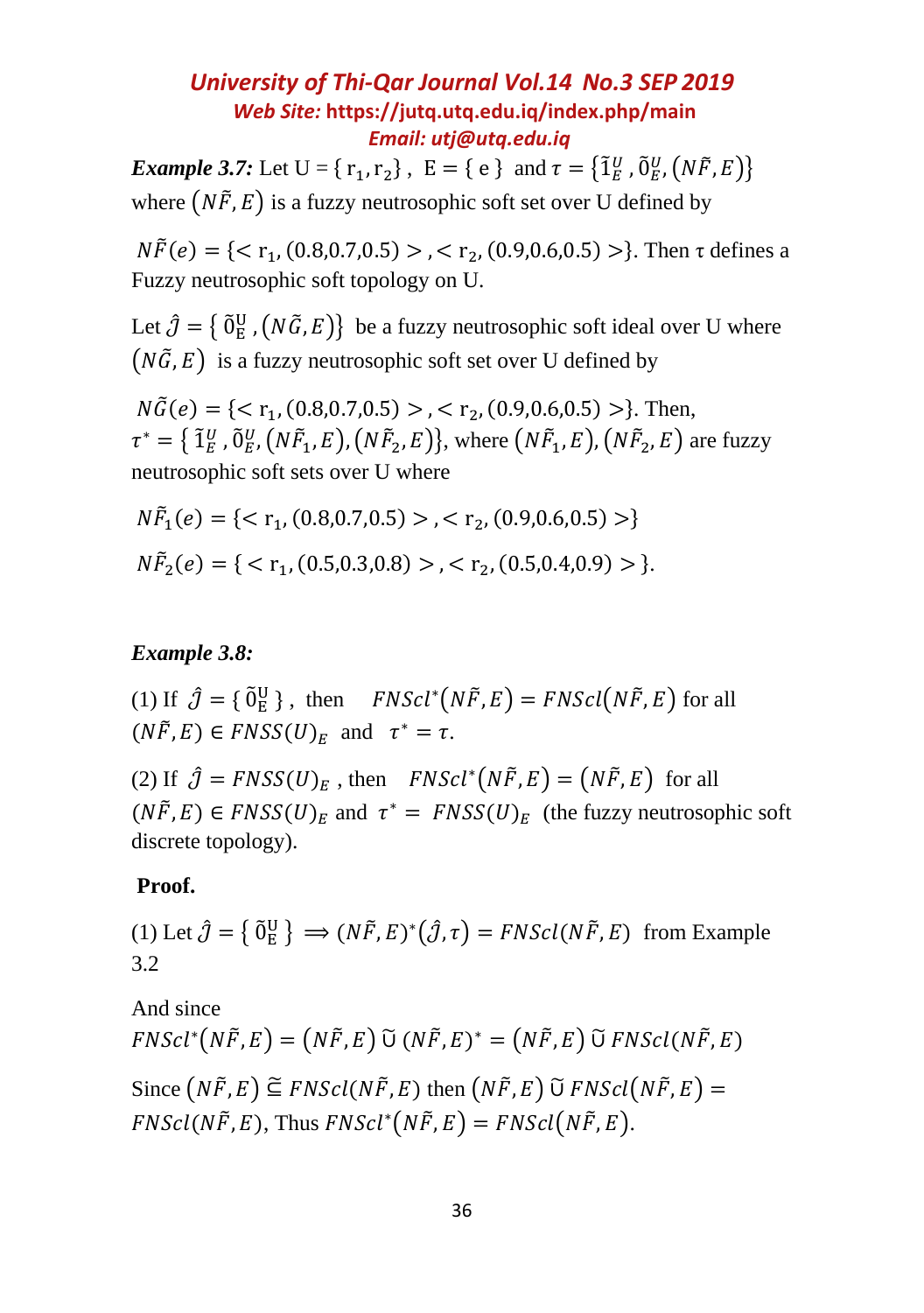*University of Thi-Qar Journal Vol.14 No.3 SEP 2019 Web Site:* **<https://jutq.utq.edu.iq/index.php/main>**  *Email: utj@utq.edu.iq* Now, let  $\left( N\tilde{F},E\right) \in\tau^{\ast},\ FNScl^{\ast}\big( N\tilde{F},E\big) = FNScl\big( N\tilde{F},E\big)$ Since  $(N\tilde{F}, E) \in \tau^* \Rightarrow FNScl^*(N\tilde{F}, E)^c = (N\tilde{F}, E)^c$ So,  $FNScl^*(N\widetilde{F},E)^c = FNScl(N\widetilde{F},E)^c = (N\widetilde{F},E)^c$ 

Thus  $(N\tilde{F}, E)^c$  is closed FNS set  $\Rightarrow (N\tilde{F}, E)$  is open FNS set i.e  $(N\tilde{F}, E) \in \tau$ 

Hence  $\tau^* \subseteq \tau$ . But from Definition 3.6.  $\tau \subseteq \tau^*$ , hence  $\tau^* = \tau$ .

(2) Let  $\hat{\jmath} = FNSS(U)_E \implies (N\tilde{F}, E)^*(\hat{\jmath}, \tau) = \tilde{0}^U_E$  from Example 3.3. since  $FNScl^*(N\tilde{F}, E) = (N\tilde{F}, E)$  Ũ  $(N\tilde{F}, E)^* = (N\tilde{F}, E)$  Ũ  $\tilde{0}^U_E = (N\tilde{F}, E)$ 

So,  $FNScl^*(N\tilde{F}, E) = (N\tilde{F}, E)$ .

Now, let  $(N\tilde{F}, E) \in FNSS(U)_E$ ,  $FNScl^*(N\tilde{F}, E) = (N\tilde{F}, E)$  So,  $FNScl^{*}(N\tilde{F}, E)^{c} = (N\tilde{F}, E)^{c}$ , thus  $(N\tilde{F}, E) \in \tau^{*}$ 

Hence  $FNSS(U)_E \subseteq \tau^*$ , and from Definition 3.6.  $\tau^* \subseteq FNSS(U)_E$ Thus  $\tau^* = FNSS(U)_E$ .

*Theorem* 3.9: Let  $(U, \tau, E)$  be a fuzzy neutrosophic soft topological space and  $\hat{J}$  be a fuzzy neutrosophic soft ideal over U with the same set of parameters  $E$ . Then

 $\varphi(\hat{\jmath}, \tau) = \{ (N\tilde{F}, E) - (N\tilde{G}, E) : (N\tilde{F}, E) \in \tau, (N\tilde{G}, E) \in \hat{\jmath} \}$  forms a basis for the generated fuzzy neutrosophic soft topology  $\tau^*(\hat{J})$ .

**Proof.** Since  $\tilde{\mathbf{1}}_E^U \in \tau$ ,  $\tilde{\mathbf{0}}_E^U \in \hat{\mathcal{J}}$ . Then  $\tilde{\mathbf{1}}_E^U - \tilde{\mathbf{0}}_E^U \in \sigma$ . Hence  $\tilde{\mathbf{1}}_E^U \in \sigma$  and  $\widetilde{\mathsf{U}}_{j\in J}\left((N\widetilde{F}_j,E)-(N\widetilde{G}_j,E)\right)=\widetilde{1}_{\mathrm{E}}^{\mathrm{U}}$ .

Also, let  $\bigl((N\tilde{F}_1,E)-(N\tilde{G}_1,E)\bigr)$  ,  $\bigl((N\tilde{F}_2,E)-(N\tilde{G}_2,E)\bigr)\in\sigma\,$  such that  $e_{N\tilde{F}}\in ((N\tilde{F}_1,E)-(N\tilde{G}_1,E))\widetilde{\cap} ((N\tilde{F}_2,E)-(N\tilde{G}_2,E)).$  Then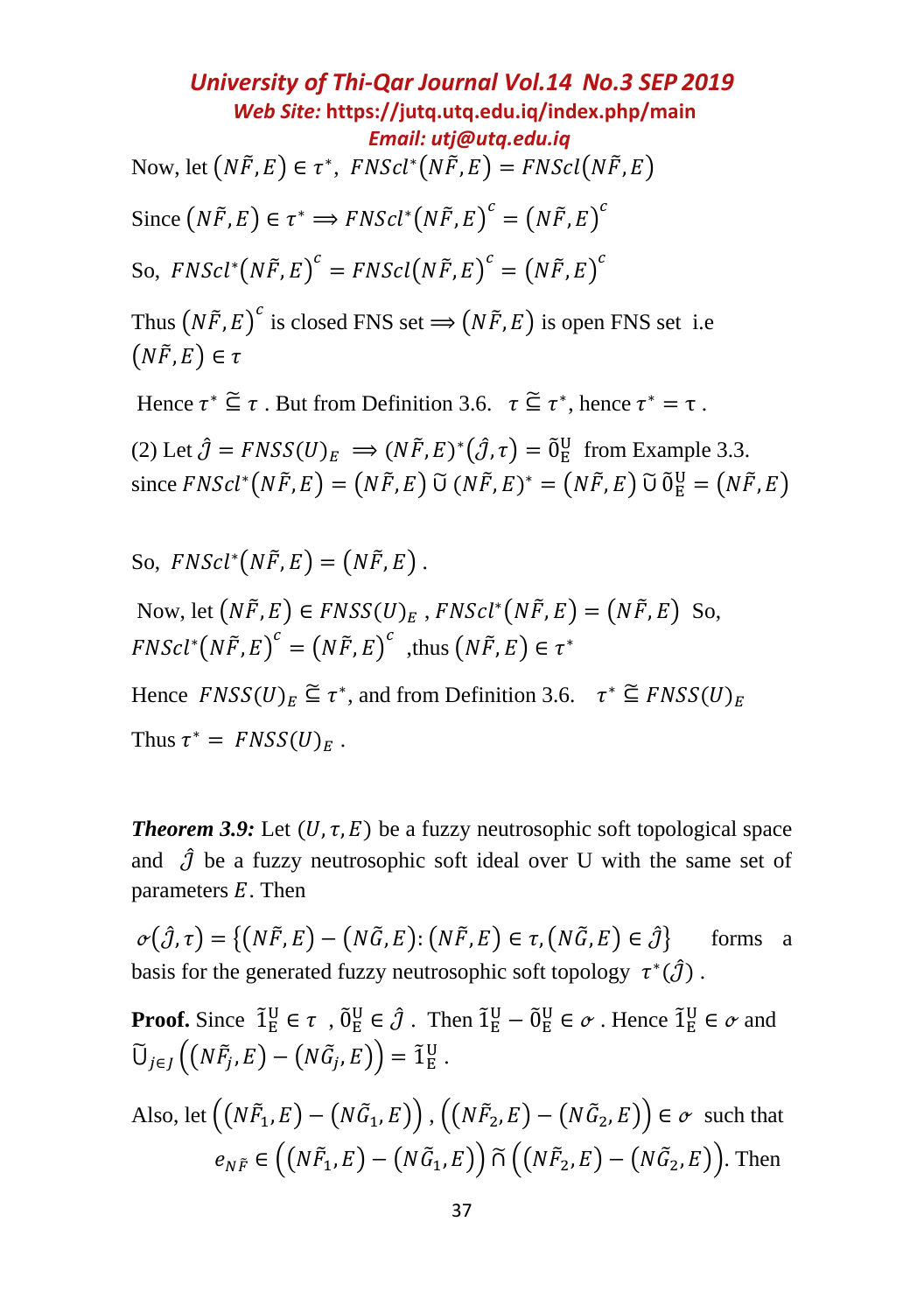**University of Thi-Qar Journal Vol.14 No.3 SEP 2019**  
\n*Web Site:* <https://jutq.utq.edu.iq/index.php/main>  
\n*Email: utj@utq.edu.iq*  
\n
$$
e_{N\tilde{F}} \in ((N\tilde{F}_1, E) - (N\tilde{G}_1, E)) \tilde{\cap} ((N\tilde{F}_2, E) - (N\tilde{G}_2, E))
$$
\n
$$
= ((N\tilde{F}_1, E) \tilde{\cap} (N\tilde{G}_1, E)^c) \tilde{\cap} ((N\tilde{F}_2, E) \tilde{\cap} (N\tilde{G}_2, E)^c)
$$
\n
$$
= ((N\tilde{F}_1, E) \tilde{\cap} (N\tilde{F}_2, E)) \tilde{\cap} ((N\tilde{G}_1, E) \tilde{\cap} (N\tilde{G}_2, E)^c)
$$
\n
$$
= ((N\tilde{F}_1, E) \tilde{\cap} (N\tilde{F}_2, E)) \tilde{\cap} ((N\tilde{G}_1, E) \tilde{\cup} (N\tilde{G}_2, E))^c
$$
\n
$$
= ((N\tilde{F}_1, E) \tilde{\cap} (N\tilde{F}_2, E)) - ((N\tilde{G}_1, E) \tilde{\cap} (N\tilde{G}_2, E)) \in \sigma(\hat{J}, \tau)
$$

Thus  $\sigma$  is a fuzzy neutrosophic soft basis of  $\tau^*$ .

*Corollary 3.10:* Let  $(U, \tau, E)$  be a fuzzy neutrosophic soft topological space and  $\hat{J}$  be a fuzzy neutrosophic soft ideal over U with the same set of parameters E. Then  $\subseteq \sigma(\hat{\jmath}, \tau) \subseteq \tau^*(\hat{\jmath})$ .

**Proof.** Let  $(N\tilde{F}, E) \in \tau$ , since  $\tilde{0}_E^U \in \hat{\mathcal{J}}$ 

Thus  $(N\tilde{F}, E) = (N\tilde{F}, E) - \tilde{0}^U_E \in \sigma(\hat{\jmath}, \tau)$  i.e  $(N\tilde{F}, E) \in \sigma(\hat{\jmath}, \tau)$ 

So,  $\tau \subseteq \sigma(\hat{\jmath}, \tau)$ , and since  $\sigma(\hat{\jmath}, \tau)$  is a fuzzy neutrosophic soft basis of  $\tau^*(\hat{\mathcal{J}})$ , Then  $\sigma(\hat{\mathcal{J}}, \tau) \subseteq \tau^*(\hat{\mathcal{J}})$ , hence  $\tau \subseteq \sigma(\hat{\mathcal{J}}, \tau) \subseteq \tau^*(\hat{\mathcal{J}})$ .

**Theorem 3.11:** Let  $\hat{\mathcal{J}}_1$ ,  $\hat{\mathcal{J}}_2$  are a fuzzy neutrosophic soft ideals over U,  $\hat{\mathcal{J}}_1 \subseteq \hat{\mathcal{J}}_2$  then  $\tau^*(\hat{\mathcal{J}}_1) \subseteq \tau^*(\hat{\mathcal{J}}_2)$ .

**Proof.** Let  $(N\tilde{F}, E) \in \tau^*(\hat{J}_1) \Longrightarrow FNScl^*(N\tilde{F}, E)^c = (N\tilde{F}, E)^c$ 

 $\Rightarrow$   $FNScl^{*}(N\tilde{F}, E)^{c} = (N\tilde{F}, E)^{c} \widetilde{U}((N\tilde{F}, E)^{c})^{*}(\hat{\mathcal{J}}_{1}, \tau) = (N\tilde{F}, E)^{c}$  from definition 3.6.

$$
\Longrightarrow [(N\tilde{F},E)^c]^c = [(N\tilde{F},E)^c \widetilde{\cup} ((N\tilde{F},E)^c)^*(\hat{\jmath}_1,\tau)]^c.
$$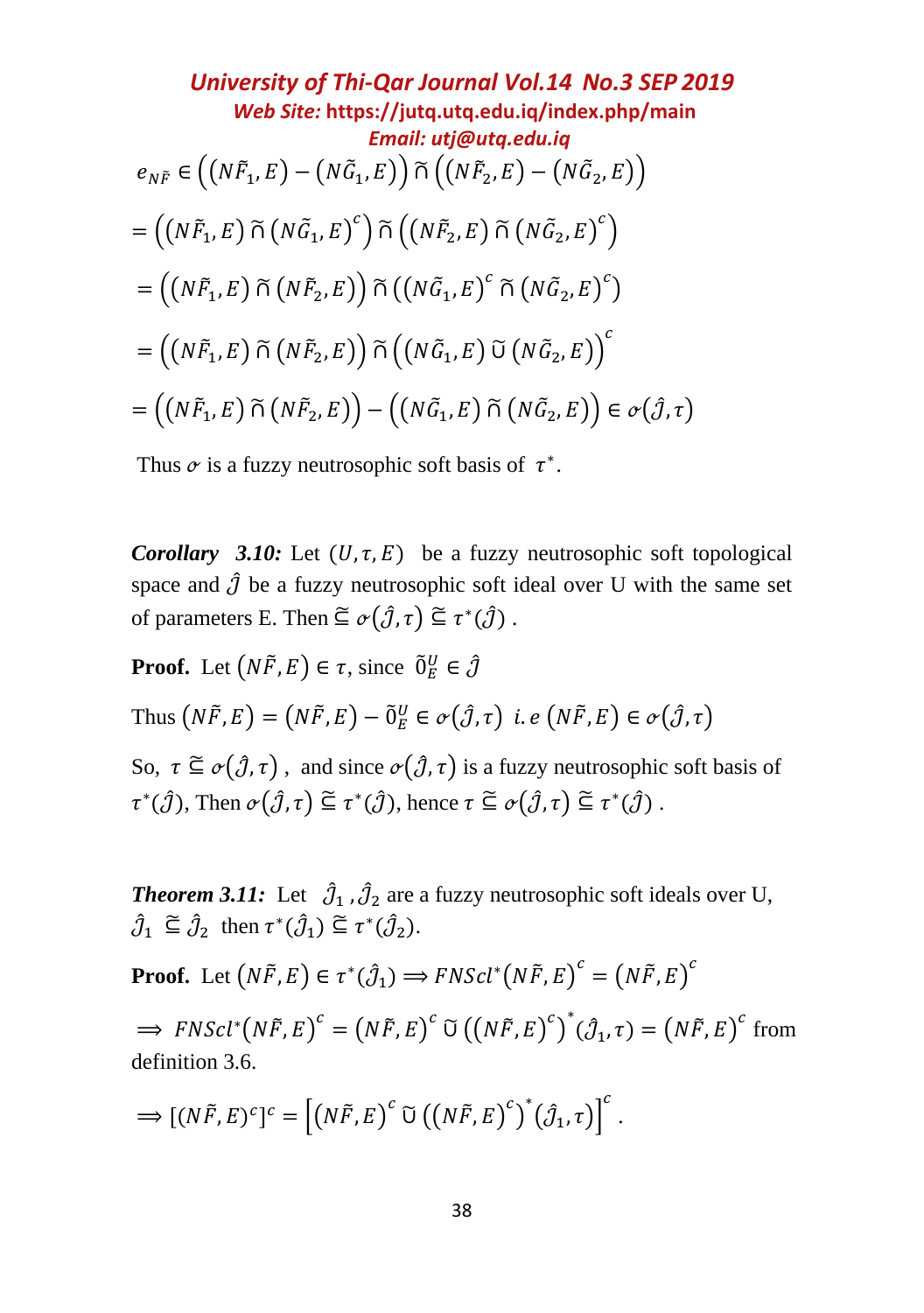*University of Thi-Qar Journal Vol.14 No.3 SEP 2019 Web Site:* **<https://jutq.utq.edu.iq/index.php/main>**  *Email: utj@utq.edu.iq*  $\Rightarrow$   $(N\tilde{F}, E) = (N\tilde{F}, E) \tilde{\cap} \left[ ((N\tilde{F}, E)^c)^* \right]$  $\overset{c}{\left( \hat{\mathcal{J}}_1,\tau \right)}$ 

Since  $\hat{\mathcal{J}}_1 \subseteq \hat{\mathcal{J}}_2$  then  $((N\tilde{F}, E)^c)^*(\hat{\mathcal{J}}_2, \tau) \subseteq ((N\tilde{F}, E)^c)^*(\hat{\mathcal{J}}_1, \tau)$  from Theorem 3.3. (3)

$$
\Longrightarrow \left[ \left( \left( N\tilde{F}, E \right)^c \right)^* \right]^c (\hat{\jmath}_1, \tau) \subseteq \left[ \left( \left( N\tilde{F}, E \right)^c \right)^* \right]^c (\hat{\jmath}_2, \tau)
$$

$$
\Rightarrow (N\tilde{F}, E) =
$$
\n
$$
(N\tilde{F}, E) \tilde{\cap} \left[ ((N\tilde{F}, E)^c)^* \right]^c (\hat{\mathcal{J}}_1, \tau) \cong (N\tilde{F}, E) \tilde{\cap} \left[ ((N\tilde{F}, E)^c)^* \right]^c (\hat{\mathcal{J}}_2, \tau)
$$
\n
$$
\text{But } (N\tilde{F}, E) \tilde{\cap} \left[ ((N\tilde{F}, E)^c)^* \right]^c (\hat{\mathcal{J}}_2, \tau) \cong (N\tilde{F}, E),
$$
\n
$$
\text{thus}(N\tilde{F}, E) = (N\tilde{F}, E) \tilde{\cap} \left[ ((N\tilde{F}, E)^c)^* \right]^c (\hat{\mathcal{J}}_2, \tau) \Rightarrow
$$
\n
$$
(N\tilde{F}, E)^c \tilde{\cup} ((N\tilde{F}, E)^c)^* (\hat{\mathcal{J}}_2, \tau) = (N\tilde{F}, E)^c
$$
\n
$$
\text{Thus, } FNScl^*(N\tilde{F}, E)^c = (N\tilde{F}, E)^c \text{ i.e } (N\tilde{F}, E) \in \tau^*(\hat{\mathcal{J}}_2), \text{ hence}
$$
\n
$$
\tau^*(\hat{\mathcal{J}}_1) \cong \tau^*(\hat{\mathcal{J}}_2).
$$

*Theorem 3.12:* Let  $\tau_1$ ,  $\tau_2$  be two fuzzy neutrosophic soft topologies on U. Then for any fuzzy neutrosophic soft ideal  $\hat{\mathcal{J}}$  on U,  $\tau_1 \subseteq \tau_2$  implies  $(N\tilde{F}, E)^*(\hat{\jmath}, \tau_2) \subseteq (N\tilde{F}, E)^*(\hat{\jmath}, \tau_1), \ \forall (N\tilde{F}, E) \in \hat{\jmath} \text{ and } \tau_1^* \subseteq \tau_2^*$ 

**Proof.** Let  $e_{N\tilde{F}} \in (N\tilde{F}, E)^*(\hat{J}, \tau_2) \Rightarrow (N\tilde{O}, E)_{e_{N\tilde{F}}} \cap (N\tilde{F}, E) \notin \hat{J}$  $\forall (N\tilde{O}, E)_{e_{N\tilde{F}}} \in \tau_2$  Since  $\tau_1 \subseteq \tau_2 \Longrightarrow (N\tilde{O}, E)_{e_{N\tilde{F}}}$   $\tilde{\cap} (N\tilde{F}, E) \notin \hat{J}$  $\forall (N\tilde{O}, E)_{e_{N\tilde{F}}} \in \tau_2$ , Thus  $e_{N\tilde{F}} \in (N\tilde{F}, E)^*(\hat{J}, \tau_1)$ , hence  $(N\tilde{F}, E)^*(\hat{\jmath}, \tau_2) \subseteq (N\tilde{F}, E)^*(\hat{\jmath}, \tau_1).$ 

Next, we proved  $\tau_1^* \subseteq \tau_2^*$ , Let  $(N\tilde{F}, E) \in \tau_1^* \implies FNScl_{\tau_1}^*(N\tilde{F}, E)^c =$  $(N\widetilde{F}, E)^c$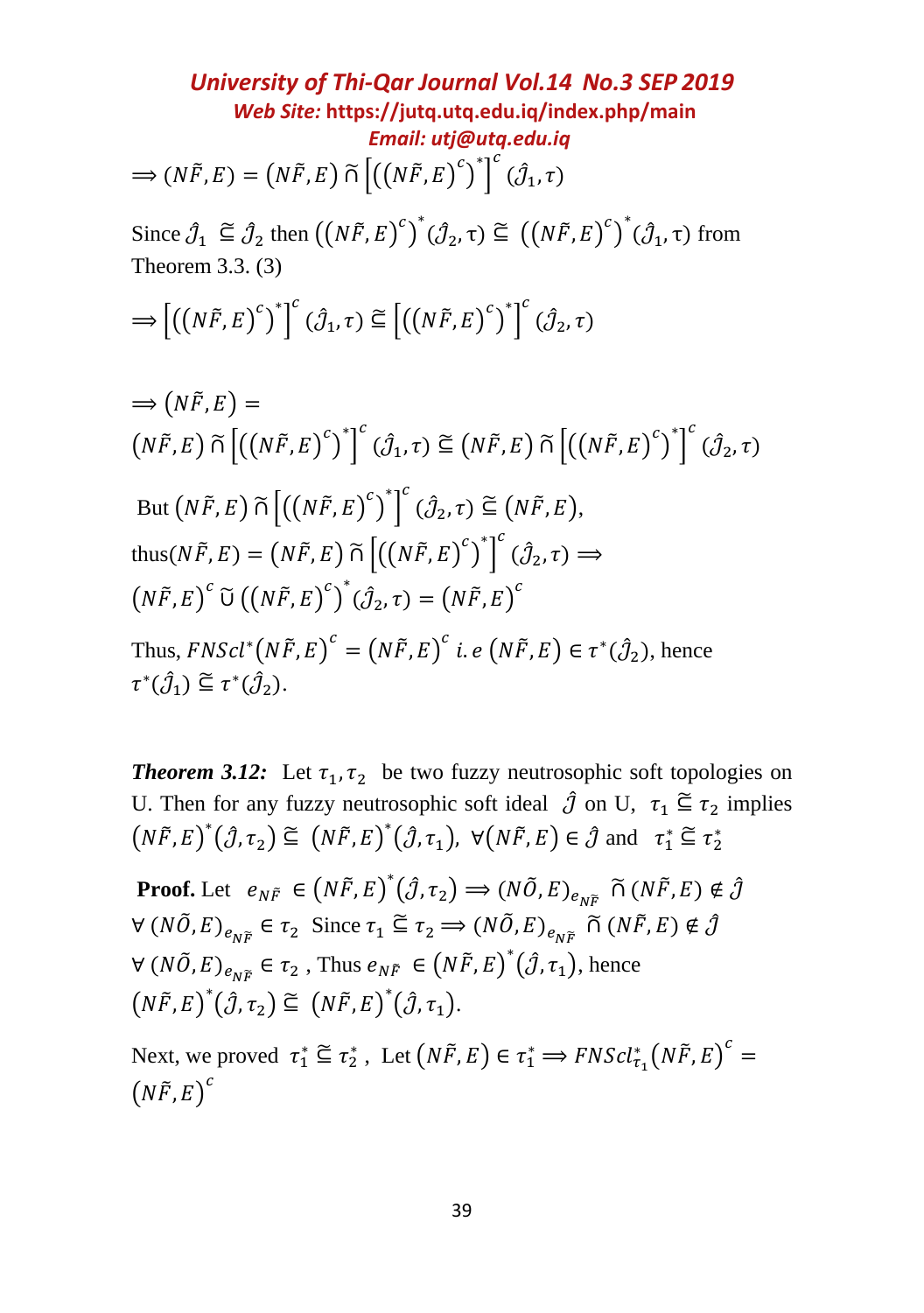**University of Thi-Qar Journal Vol.14 No.3 SEP 2019**  
\n*Web Site:* **https://jutq.utq.edu.iq/index.php/main**  
\n⇒ *FNScl*<sub>τ<sub>1</sub></sub> (*N*
$$
\tilde{F}
$$
, *E*)<sup>c</sup> = (*N* $\tilde{F}$ , *E*)<sup>c</sup> ∑ (*N* $\tilde{F}$ , *E*)<sup>c</sup> ∑ (*N* $\tilde{F}$ , *E*)<sup>c</sup>)<sup>†</sup> (*∂*, *τ*<sub>1</sub>) = (*N* $\tilde{F}$ , *E*)<sup>c</sup> from definition 3.6.  
\n⇒  $((N\tilde{F}, E)^c)^c = ((N\tilde{F}, E)^c \tilde{U}((N\tilde{F}, E)^c)^* (\hat{J}, \tau_1))^c$   
\n⇒  $(N\tilde{F}, E) = (N\tilde{F}, E) \tilde{U}[(N\tilde{F}, E)^c)^* (\hat{J}, \tau_1)$   
\nSince  $\tau_1 \subseteq \tau_2$  then  $((N\tilde{F}, E)^c)^* (\hat{J}, \tau_2) \subseteq ((N\tilde{F}, E)^c)^* (\hat{J}, \tau_1)$  from above,  
\n⇒  $[(N\tilde{F}, E)^c)^*] ({}^c (\hat{J}, \tau_1) \subseteq [(N\tilde{F}, E)^c)^*] ({}^c (\hat{J}, \tau_2)$ ,  
\n⇒  $(N\tilde{F}, E) = (N\tilde{F}, E) = (N\tilde{F}, E) \tilde{U} [(N\tilde{F}, E)^c)^*] ({}^c (\hat{J}, \tau_1) \subseteq$   
\n $(N\tilde{F}, E) \tilde{U} [(N\tilde{F}, E)^c)^*] ({}^c (\hat{J}, \tau_2)$ , But  $(N\tilde{F}, E) \tilde{U} [(N\tilde{F}, E)^c)^*] ({}^c (\hat{J}, \tau_2)$   
\n $\cong (N\tilde{F}, E)$ , so,  $(N\tilde{F}, E) = (N\tilde{F}, E) \tilde{U} [(N\tilde{F}, E)^c)^* ({}^$ 

Thus,  $FNScl_{\tau_2}^*(N\tilde{F}, E)^c = (N\tilde{F}, E)^c$  *i.e*  $(N\tilde{F}, E) \in \tau_2^*$ .

# **4.** *Compatibility of Fuzzy Neutrosophic Soft Ideals with Fuzzy Neutrosophic Soft Topology*

*Definition* 4.1: Let  $(U, \tau, E)$  be a fuzzy neutrosophic soft topological space and  $\hat{J}$  be a fuzzy neutrosophic soft ideal on U.  $\tau$  is said to be compatible with  $\hat{\jmath}$ , denoted by  $\tau \approx \hat{\jmath}$ , if for every fuzzy neutrosophic soft set  $(N\tilde{F}, E)$ of *U* and for all fuzzy neutrosophic soft point  $e_{N\tilde{F}} \in (N\tilde{F}, E)$ , there exists  $(N\tilde{O}, E)_{e_{N\tilde{F}}}$  open fuzzy neutrosophic soft contains  $e_{N\tilde{F}}$  such that  $(N\tilde{O}, E)_{e_{N\tilde{E}}} \tilde{\cap} (N\tilde{F}, E) \in \hat{\mathcal{J}}$ , then  $(N\tilde{F}, E) \in \hat{\mathcal{J}}$ .

**Theorem 4.2:** Let  $(U, \tau, E)$  be a fuzzy neutrosophic soft topological space,  $\hat{J}$  be a fuzzy neutrosophic soft ideal over U with the same set of parameters E and  $\tau \approx \hat{j}$ . Then For any fuzzy neutrosophic soft set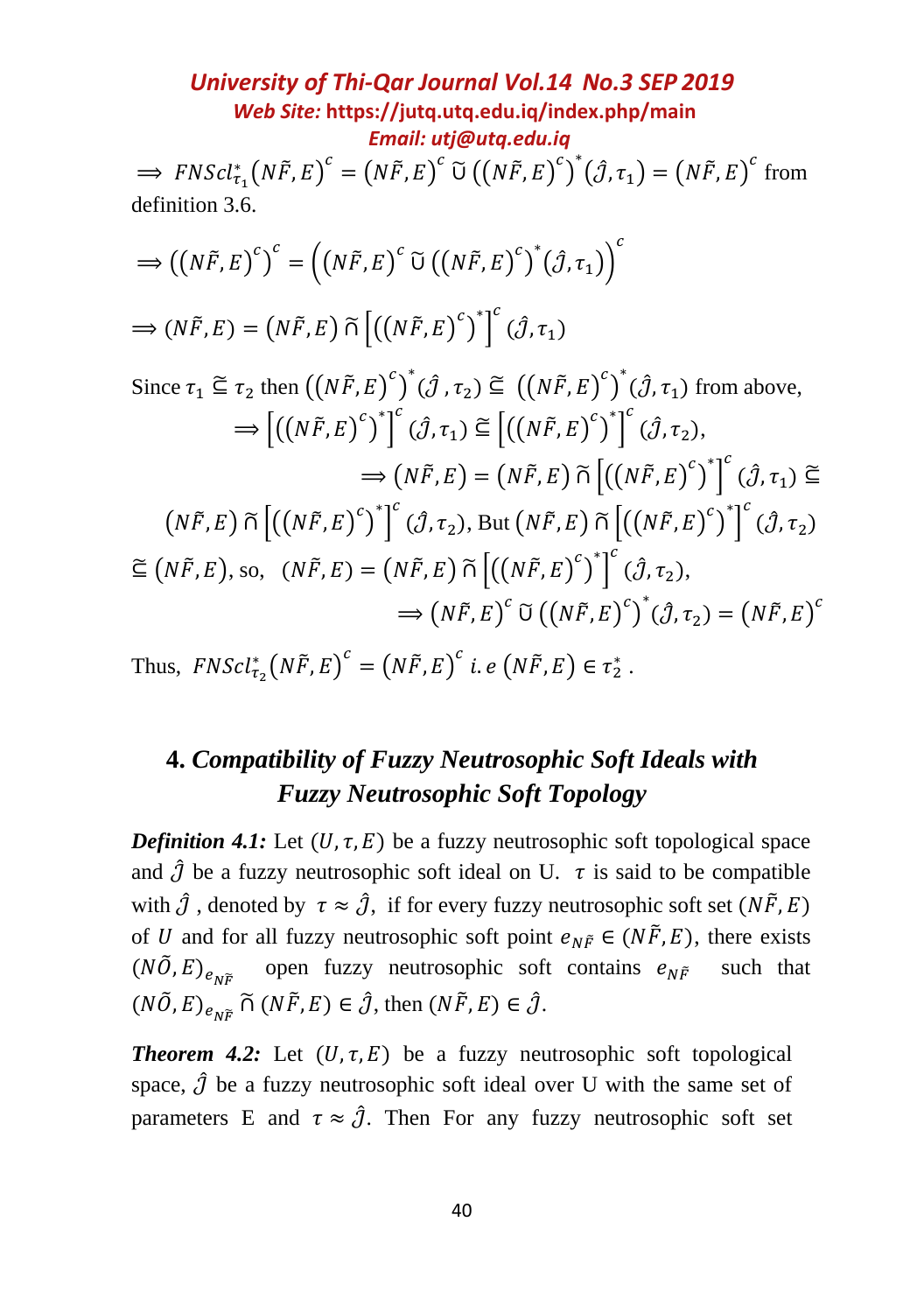$(N\tilde{F}, E)$  of U,  $(N\tilde{F}, E) \tilde{\cap} (N\tilde{F}, E)^* = \tilde{0}_E^U$  implies  $(N\tilde{F}, E)^* = \tilde{0}_E^U$  iff  $(N\tilde{F}, E)^* = ((N\tilde{F}, E) \tilde{\cap} (N\tilde{F}, E)^*)^*.$ 

**Proof.** ( $\implies$ ) Suppose that  $(N\tilde{F}, E)$  any fuzzy neutrosophic soft set of U,

$$
(N\tilde{F}, E)^* = ((N\tilde{F}, E) \tilde{\cap} (N\tilde{F}, E)^*)^* \text{ and } (N\tilde{F}, E) \tilde{\cap} (N\tilde{F}, E)^* = \tilde{0}_E^U.
$$
  
Then 
$$
(N\tilde{F}, E)^* = ((N\tilde{F}, E) \tilde{\cap} (N\tilde{F}, E)^*)^* = (\tilde{0}_E^U)^* = \tilde{0}_E^U.
$$
Hence  

$$
(N\tilde{F}, E)^* = \tilde{0}_E^U.
$$

 $(\Leftarrow)$  Suppose that  $(N\tilde{F}, E)$  any fuzzy neutrosophic soft set of U,  $(N\tilde{F}, E) \tilde{\cap} (N\tilde{F}, E)^* = \tilde{0}^U_E$  and  $(N\tilde{F}, E)^* = \tilde{0}^U_E$ . Since  $(N\tilde{F}, E)^* = \tilde{0}^U_E$ and  $(N\tilde{F}, E) \tilde{\cap} (N\tilde{F}, E)^* = \tilde{0}^U_E \implies ((N\tilde{F}, E) \tilde{\cap} (N\tilde{F}, E)^*)^* = (\tilde{0}^U_E)^* =$  $\tilde{O}_{E}^{U}$ , Hence  $(N\tilde{F}, E)^{*} = ((N\tilde{F}, E) \tilde{\cap} (N\tilde{F}, E)^{*})^{*}$ .

*Corollary 4.3:* Let  $(U, \tau, E)$  be a fuzzy neutrosophic soft topological space,  $\hat{J}$  be a fuzzy neutrosophic soft ideal over U with the same set of parameters E, For any fuzzy neutrosophic soft set ( $N\tilde{F}$ , E) of U and  $\tau \approx \hat{J}$ Then  $(N\tilde{F}, E)^* = ((N\tilde{F}, E)^*)^*.$ 

**Proof.** Suppose that  $(N\tilde{F}, E)$  any fuzzy neutrosophic soft set of U. Since  $(N\tilde{F}, E)^* = ((N\tilde{F}, E) \tilde{\cap} (N\tilde{F}, E)^*)^* \subseteq (N\tilde{F}, E)^* \tilde{\cap} ((N\tilde{F}, E)^*)^* =$  $((N\tilde{F}, E)^*)^*$  from Theorem 3.3. (8), (6). thus  $(N\tilde{F}, E)^* = ((N\tilde{F}, E)^*)^*$ .

*Theorem 4.4:* Let  $(U, \tau, E)$  be a fuzzy neutrosophic soft topological space,  $\hat{J}$  be a fuzzy neutrosophic soft ideal over U with the same set of parameters E. Then the following are equivalent:

(a)  $\tau \approx \hat{\mathcal{J}}$ .

(b) For every  $(N\tilde{F}, E) \in FNSS(U)_E$  such that  $(N\tilde{F}, E) \tilde{\cap} (N\tilde{F}, E)^* = \tilde{0}_E^U$ . then  $(N\tilde{F}, E) \in \hat{\mathcal{J}}$ .

(c) For every  $(N\tilde{F}, E) \in FNSS(U)_E$ ,  $(N\tilde{F}, E) - (N\tilde{F}, E)^* \in \hat{\mathcal{J}}$ .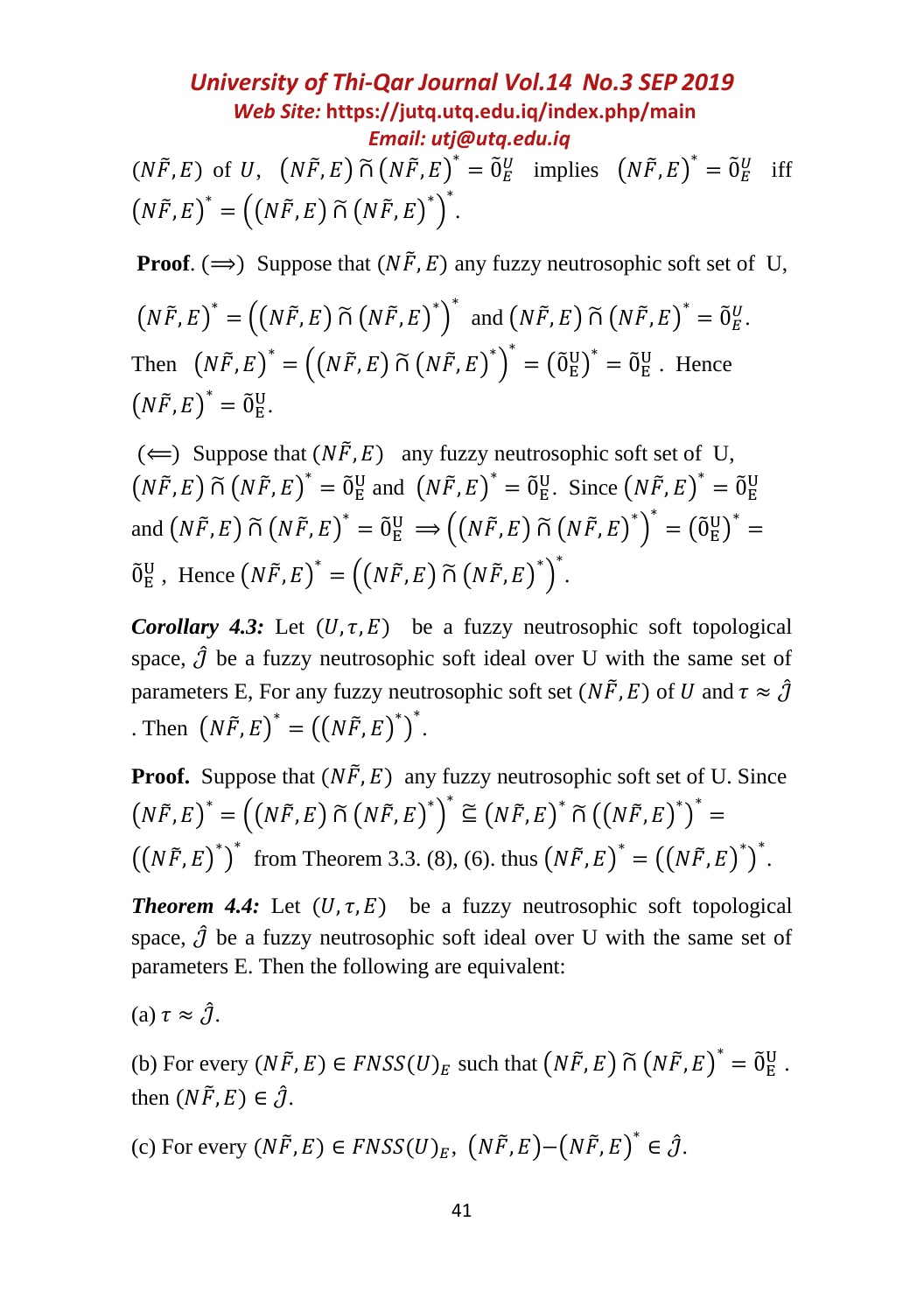*University of Thi-Qar Journal Vol.14 No.3 SEP 2019 Web Site:* **<https://jutq.utq.edu.iq/index.php/main>**  *Email: utj@utq.edu.iq* **Proof.** (a)  $\implies$  (b) Let  $(N\tilde{F}, E) \in FNSS(U)_F$  such that  $(N\tilde{F}, E) \widetilde{\cap} (N\tilde{F}, E)^* = \widetilde{0}^U_E$ , so,  $(N\tilde{F}, E) \widetilde{\subseteq} ((N\tilde{F}, E)^*)^C$ 

Since  $(N\tilde{F}, E)^*$  is  $\tau$ -closed fuzzy neutrosophic soft set, Then for all  $e_{N\tilde{F}} \in (N\tilde{F}, E)$  and  $e_{N\tilde{F}} \notin (N\tilde{F}, E)^*$  such that  $e_{N\tilde{F}} \in ((N\tilde{F}, E)^*)^c$ , we have  $((N\tilde{F}, E)^*)^c \tilde{\cap} (N\tilde{F}, E) \in \hat{\mathcal{J}}$  for some  $((N\tilde{F}, E)^*)^c \in \tau$ . Thus  $(N\tilde{F}, E) \in \hat{\mathcal{J}}$  by (a).

(b) 
$$
\Rightarrow
$$
 (c) Let  $(N\tilde{F}, E) \in FNSS(U)_E$ . Since  
\n $(N\tilde{F}, E) - (N\tilde{F}, E)^* \tilde{\cap} ((N\tilde{F}, E) \tilde{\cap} (N\tilde{F}, E)^*)^* =$ \n $((N\tilde{F}, E) \tilde{\cap} ((N\tilde{F}, E)^*)^c) \tilde{\cap} ((N\tilde{F}, E) \tilde{\cap} (N\tilde{F}, E)^*)^* \tilde{\subseteq}$ \n $((N\tilde{F}, E) \tilde{\cap} ((N\tilde{F}, E)^*)^c) \tilde{\cap} (N\tilde{F}, E)^* \tilde{\cap} ((N\tilde{F}, E)^*)^*$ \n $\leq ((N\tilde{F}, E) \tilde{\cap} ((N\tilde{F}, E)^*)^c) \tilde{\cap} (N\tilde{F}, E)^* = \tilde{0}_E^U$ 

Then  $(N\tilde{F}, E) - (N\tilde{F}, E)^* \in \hat{\mathcal{J}}$  by (b).

 $e_{N\tilde{F}} \in (N\tilde{F}, E)$ ,  $((N\tilde{F}, E)^*)^c$   $\tilde{\cap}$   $(N\tilde{F}, E) \in \hat{\mathcal{J}}$  such that  $e_{N\tilde{F}}\in \left(\left(N\tilde{F},E\right)^{*}\right)^{c}$ 

 $\Rightarrow (N\tilde{F}, E) \cong ((N\tilde{F}, E)^*)^c$ . Since  $(N\tilde{F}, E)^*$  is  $\tau$ -closed fuzzy neutrosophic soft set  $\Longrightarrow ((N\tilde{F}, E)^*)^c \in \tau$ . Thus  $(N\tilde{F}, E) \in \hat{\mathcal{J}}$  by (b).

 $(c) \implies (a)$  suppose that  $(N\tilde{F}, E) \in F NSS(U)_E$  and assume that for every  $e_{N\tilde{F}} \in (N\tilde{F}, E)$  there exists  $(N\tilde{O}, E)_{e_{N\tilde{F}}}$  open fuzzy neutrosophic soft contains  $e_{N\tilde{F}}$  such that  $(N\tilde{O}, E)_{e_{N\tilde{F}}} \tilde{\cap} (N\tilde{F}, E) \in \hat{\mathcal{J}}$  and  $(N\tilde{F}, E) - (N\tilde{F}, E)^* \in \hat{\mathcal{J}}$ . Then  $e_{N\tilde{F}} \notin (N\tilde{F}, E)^*$  such that  $(N\tilde{F}, E) \tilde{\cap} (N\tilde{F}, E)^* = \tilde{0}^U_E$ . Hence  $(N\tilde{F}, E) \tilde{\subseteq} ((N\tilde{F}, E)^*)^c$ . Since  $(N\tilde{F}, E)^*$  is  $\tau$ -closed fuzzy neutrosophic soft set  $((N\tilde{F}, E)^*)^c \in \tau$  such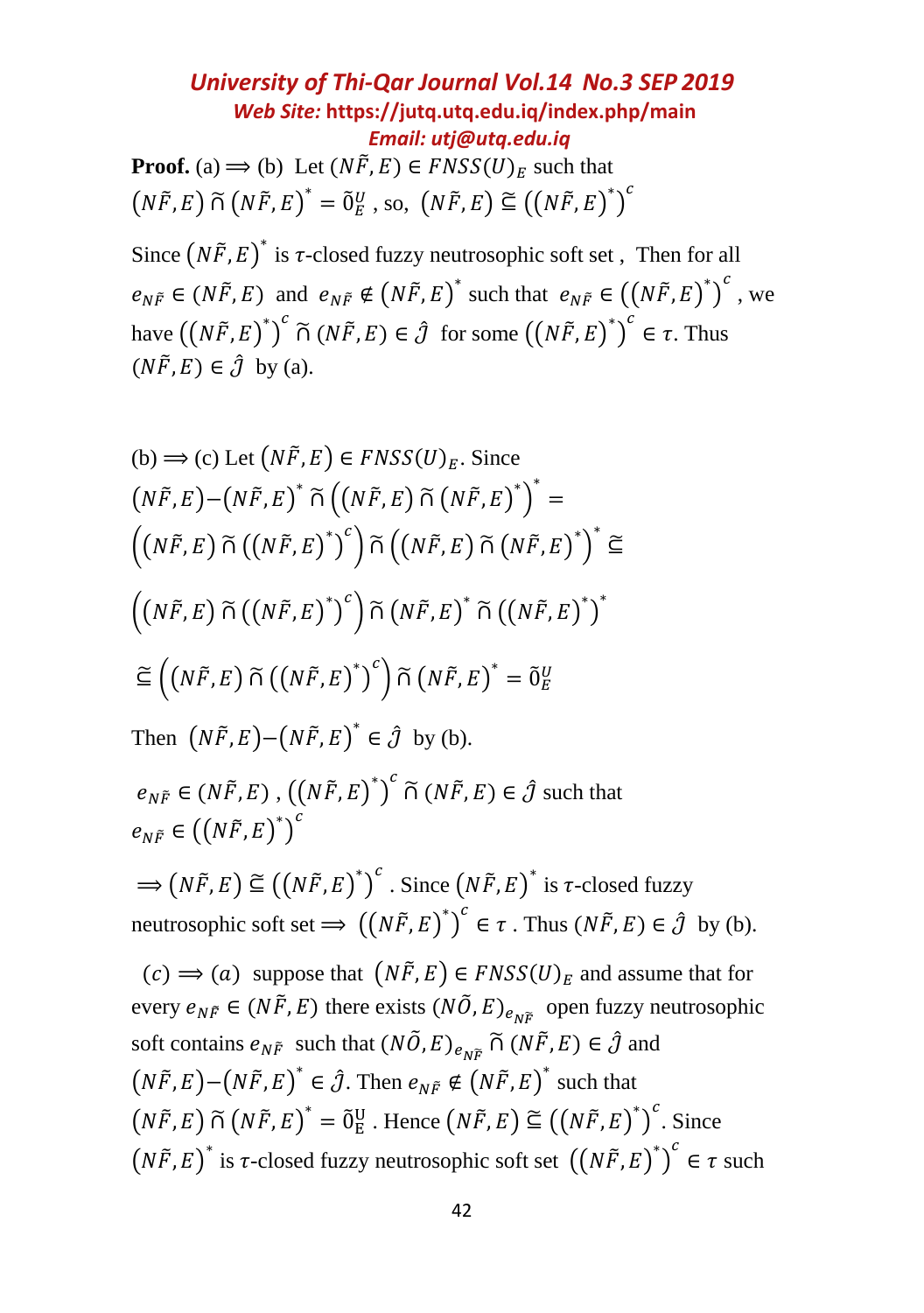that  $e_{N\tilde{F}} \in \left(\left(N\tilde{F}, E\right)^*\right)^c$ . Let  $\left(\left(N\tilde{F}, E\right)^*\right)^c = \left(N\tilde{O}, E\right)_{e_{N\tilde{F}}}$  such that  $e_{N\tilde{F}} \in ((N\tilde{F}, E)^*)^c$ . thus  $((N\tilde{F}, E)^*)^c \tilde{\cap} (N\tilde{F}, E) \in \hat{\mathcal{J}}$ . Since  $(N\tilde{F}, E) \cong ((N\tilde{F}, E)^*)^c \Longrightarrow (N\tilde{F}, E) = (N\tilde{F}, E) \tilde{\cap} ((N\tilde{F}, E)^*)^c =$  $(N\tilde{F}, E)$  - $(N\tilde{F}, E)^*$ . by hypothesis,  $(N\tilde{F}, E)$  - $(N\tilde{F}, E)^* \in \hat{\mathcal{J}}$ . Thus  $(N\tilde{F}, E) \in \hat{\mathcal{J}}$ . hence  $\tau \approx \hat{\mathcal{J}}$ .

*Theorem 4.5*: Let  $(U, \tau, E)$  be a fuzzy neutrosophic soft topological space,  $\hat{J}$  be a fuzzy neutrosophic soft ideal over U with the same set of parameters E. then For every  $(N\tilde{F}, E) \in F NSS(U)_{F}$ ,  $(N\tilde{F}, E) - (N\tilde{F}, E)^* \in \hat{\mathcal{J}}$  if and only if  $(N\tilde{F}, E)$  contains no non-null soft set  $(N\tilde{G}, E)$  with  $(N\tilde{G}, E) \subseteq (N\tilde{G}, E)^*$ , then  $(N\tilde{F}, E) \in \hat{\mathcal{J}}$ .

**Proof.** ( $\implies$ ) Suppose that  $(N\tilde{F}, E) \in FNSS(U)_F$  such that  $(N\tilde{F}, E)$  contains no non-null fuzzy neutrosophic soft set  $\big(\,\widetilde{G},E\,\big)$  with  $\big(N\tilde{G},E\,\big)\,\widetilde{\subseteq}\,\big(N\tilde{G},E\,\big)^*$ and  $(N\tilde{F}, E) - (N\tilde{F}, E)^* \in \hat{\jmath}$ . Since  $((N\tilde{F}, E) \tilde{\cap} (N\tilde{F}, E)^*) \tilde{\subseteq} (N\tilde{F}, E)^* =$  $((N\tilde{F}, E) \tilde{\cap} (N\tilde{F}, E)^*)^*$  from Theorem(2.3.2). It follows that  $(N\tilde{F}, E) \tilde{\cap} (N\tilde{F}, E)^* \cong ((N\tilde{F}, E) \tilde{\cap} (N\tilde{F}, E)^*)^*$ . By assumption,  $(N\tilde{F}, E) \tilde{\cap} (N\tilde{F}, E)^* = \tilde{0}_E^U$ , Thus  $(N\tilde{F}, E) = (N\tilde{F}, E) - (N\tilde{F}, E)^* \in \hat{\mathcal{J}}$ . (←) Suppose that  $(N\tilde{F}, E)$  ∈  $FNSS(U)<sub>E</sub>$  such that  $(N\tilde{F}, E)$  contains no non-null fuzzy neutrosophic soft set  $(N\tilde{G}, E)$  with  $(N\tilde{G}, E) \subseteq (N\tilde{G}, E)^*$ and  $(N\tilde{F}, E) \in \hat{\mathcal{J}}$ . Since  $((N\tilde{F}, E) - (N\tilde{F}, E)^*) \tilde{\cap} ((N\tilde{F}, E) - (N\tilde{F}, E)^*)^* = \tilde{0}^U_E$  and  $(N\tilde{F}, E) - (N\tilde{F}, E)^*$  contains no non-null fuzzy neutrosophic soft set  $(N\tilde{G}, E)$  with  $(N\tilde{G}, E) \subseteq (N\tilde{G}, E)^*$ . Hence  $(N\tilde{F}, E) - (N\tilde{F}, E)^* \in \hat{\mathcal{J}}$ .

**Theorem 4.6:** If  $(U, \tau, E)$  is a fuzzy neutrosophic soft topological space,  $\hat{J}$  be a fuzzy neutrosophic soft ideal over U with the same set of parameters  $E$  and compatible with  $\tau$ . Then a fuzzy neutrosophic soft set is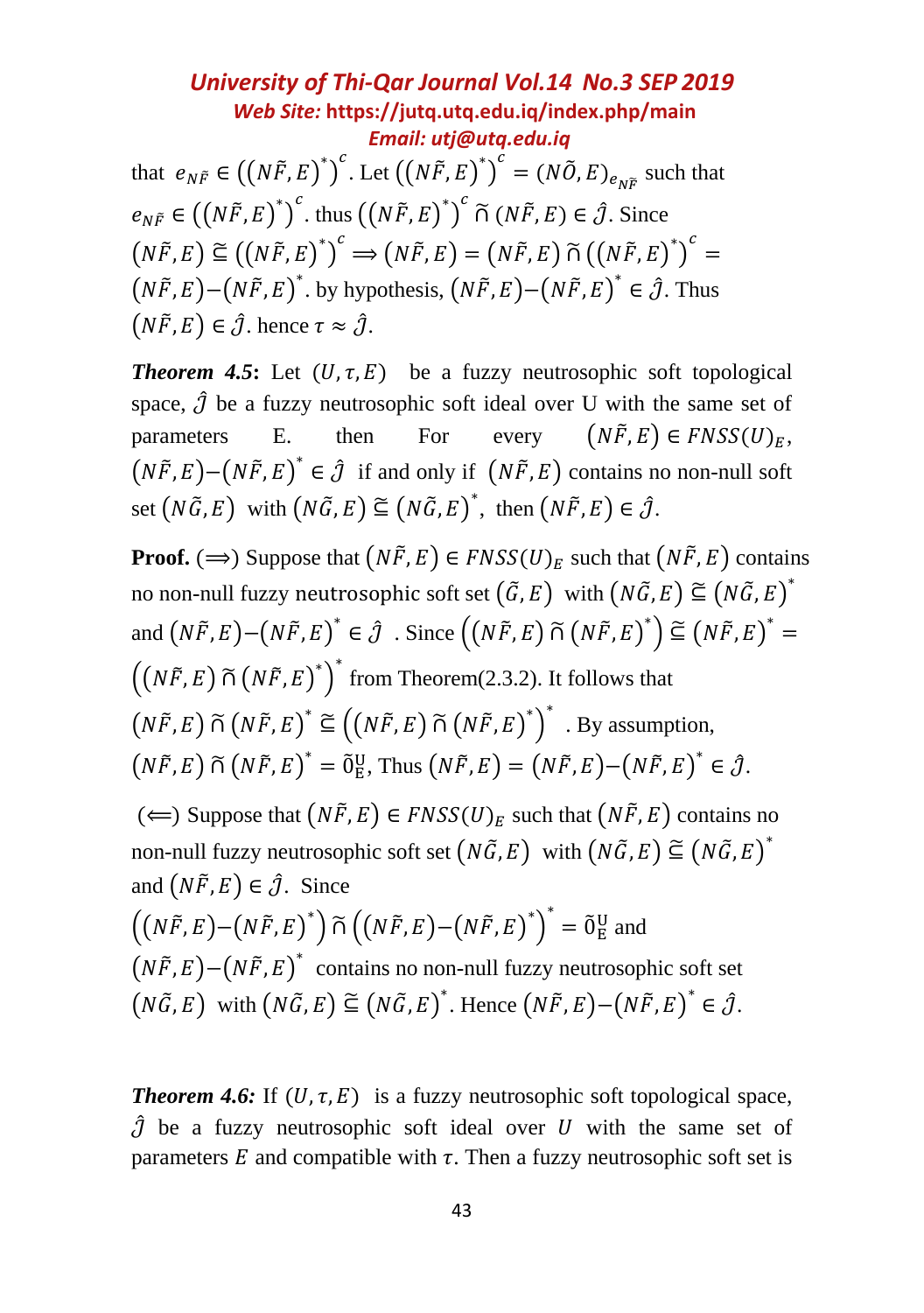∗ -closed if and only if it is the union of a τ-closed fuzzy neutrosophic soft set and a fuzzy neutrosophic soft set in  $\hat{J}$ .

**Proof.** Let  $(N\tilde{F}, E)$  be a  $\tau^*$ -closed fuzzy neutrosophic soft set. Then  $FNScl^* (N\tilde{F}, E) = (N\tilde{F}, E)$  and  $(N\tilde{F}, E)$   $\tilde{U} (N\tilde{F}, E)^* = (N\tilde{F}, E)$ . Hence  $(N\tilde{F}, E)^* \subseteq (N\tilde{F}, E)$ . Thus  $(N\tilde{F}, E) = ((N\tilde{F}, E) - (N\tilde{F}, E)^*) \widetilde{\cup} (N\tilde{F}, E)^*$ ,  $(N\tilde{F}, E)$  −  $(N\tilde{F}, E)^*$  ∈  $\hat{J}$  from Theorem 4.4. and  $(N\tilde{F}, E)^*$  is τ-closed fuzzy neutrosophic soft set from Theorem 3.3. (5).

Conversely, let  $(N\tilde{F}, E) = (N\tilde{G}, E)$   $\tilde{U}(NI, E)$ , where  $(N\tilde{G}, E)$  is  $\tau$ -closed fuzzy neutrosophic soft set and  $(NI, E) \in \hat{\mathcal{J}}$  . Then  $(N\tilde{F}, E)^* =$  $((N\tilde{G}, E) \tilde{U}(NI, E))^{*} = (N\tilde{G}, E)^{*} \subseteq FNScl(N\tilde{G}, E) =$  $(N\tilde{G}, E) \subseteq (N\tilde{F}, E)$  from Theorem 3.3. (2), (4). Hence  $(N\tilde{F}, E)$   $\tilde{U}$   $(N\tilde{F}, E)^* = (N\tilde{F}, E)$ . Thus  $FNScl^*$   $(N\tilde{F}, E) = (N\tilde{F}, E)$ . It follows that  $(N\tilde{F}, E)$  is a  $\tau^*$ -closed fuzzy neutrosophic soft set.

*Theorem 4.7*: Let  $(U, \tau, E)$  be a fuzzy neutrosophic soft topological space,  $\hat{J}$  be a fuzzy neutrosophic soft ideal over U with the same set of parameters E. If  $\tau \approx \hat{\mathcal{J}}$ , then  $\sigma(\hat{\mathcal{J}}, \tau)$  is a fuzzy neutrosophic soft topology and hence  $\sigma = \tau^*$ .

**Proof.** Let  $(N\tilde{G}, E) \in \tau^*$ . Then  $(N\tilde{G}, E)^c = (N\tilde{F}, E)$   $\tilde{U}(NI, E)$ , where  $(N\tilde{F}, E)$  is *τ*-closed fuzzy neutrosophic soft set and  $(NI, E) \in \hat{J}$ . Hence  $(N\tilde{G}, E) =$  $E_{\text{E}}^{\text{U}} - ((N\tilde{F}, E) \ \tilde{\text{U}} \ (N I, E)) = 0$  $\left(\tilde{1}^{\text{U}}_{\text{E}} - \left(N\tilde{F}, E\right)\right) \widetilde{\cap} \left(\tilde{1}^{\text{U}}_{\text{E}} - \left(NI, E\right)\right) = \left(\tilde{1}^{\text{U}}_{\text{E}} - \left(N\tilde{F}, E\right)\right) - \left(NI, E\right)$ 

, where  $(N\tilde{F}, E) \in \tau$  and  $(NI, E) \in \hat{\mathcal{J}}$ . Thus

$$
(N\tilde{G}, E) = (\tilde{1}_E^U - (N\tilde{F}, E)) - (NI, E) \in \sigma(\hat{J}, \tau). \text{ So } \tau^* \subseteq \sigma(\hat{J}, \tau).
$$

And since  $\sigma(\hat{\mathcal{J}}, \tau) \subseteq \tau^*$  from Corollary (2.2.11) Hence  $\sigma = \tau^*$ .

*References*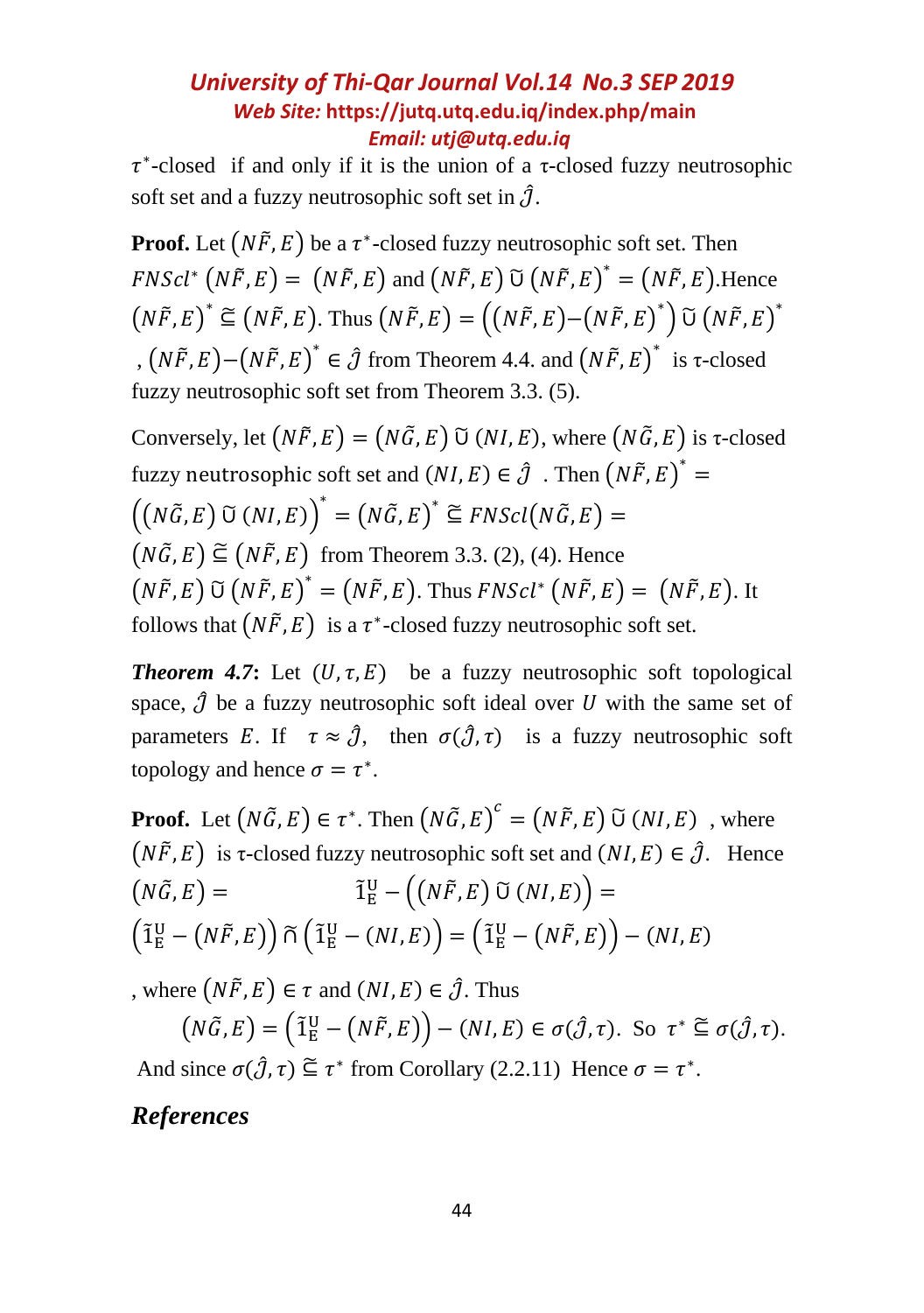- **[1]** I. Arockiarani, I. R. Sumathi & J. Martina Jency -Fuzzy Neutrosophic soft topological spaces  $\text{IIJMA} - 4$  (10) 2013., 225-238
- **[2]** I. Arockiarani and J. Martina Jency: More on Fuzzy Neutrosophic Sets and Fuzzy Neutrosophic Topological Spaces, IJIRS, vol. 3, 2014, pp. 642-652.
- **[3]** K. Atanassov, Intuitionistic fuzzy sets, in V. Sgurev, ed., vii ITKRS Session, Sofia (June 1983 central Sci. and Techn. Library, Bulg. Academy of Sciences (1983)).
- **[4]** T. Bera and N. K. Mahapatra, Introduction to neutrosophic soft topological spaces, OPSEARCH, (March, 2017), DOI 10.1007/s12597-017-0308-7.
- **[5]** Gunduz C. and Taha Yasin ÖZTÜRK and Bayramov S, Separation axioms on neutrosophic soft topological spaces, Turk J Math, (2019) 43: 498-510, doi:10.3906/mat-1805- 110.
- **[6]** T. R. Hamlett and D. Jankovic , Ideals in topological spaces and the set operator Ψ , Bull .M. U.M.I. , (7) , 4-B(1990) , 863-874.
- **[7]** A. Kandil, O. A. E. Tantaw, S. A. El-Sheikh and A. M. Abd El-latif, Soft ideal theory, Soft local function and generated soft topological spaces, Appl. Math. Inf. Sci. 8 (4) (2014) 1-9.
- **[8]** K. Kuratowski , Topology , Vol. I ,Academic press , Newyork , 1966 . **[7]** P. K.
- **[9]** Maji, Neutrosophic soft set, Annals of Fuzzy Mathematics and Informatics, Volume 5, No.1, (2013).,157-168.
- **[10]** D. Molodtsov, Soft set Theory First Results, Comput. Math. Appl. 37 (1999)19-31.
- **[11]** A. A. Salama and S.A. Alblowi, Intuitionistic Fuzzy Ideals Topological Spaces, Advances in Fuzzy Mathematics, Vol. (7), Number 1, pp. 51- 60, (2012).